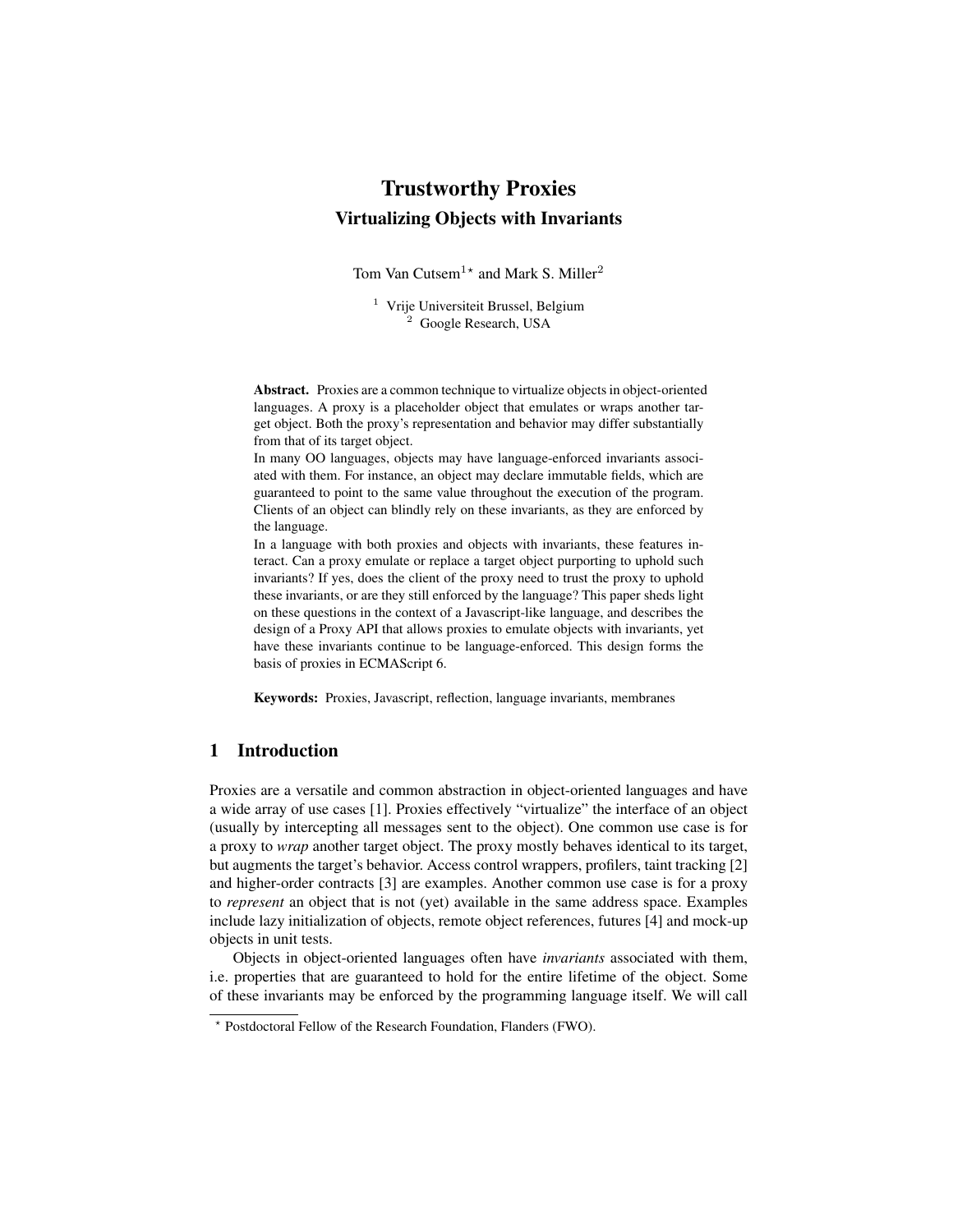these *language invariants*. Examples of such language invariants include immutable object fields, which are guaranteed to point to the same value throughout the object's lifetime; or, in a prototype-based language, an immutable "prototype" link pointing to an object from which to inherit other properties. Clients of an object can blindly rely on these invariants, as they are enforced by the language (that is: the language provides no mechanism by which the invariants can ever be broken). Such invariants are important for developers to reason about code, critical for security, and useful for compilers and virtual machines.

In a language with both proxies and objects with language invariants, these features interact. Can a proxy virtualize an object with language invariants? Can it wrap a target object with language invariants and claim to uphold these invariants itself? If so, does the client of the proxy need to trust the proxy to uphold these invariants, or are they still enforced by the language? This paper sheds light on these questions in the context of Javascript, a language that features both proxies and objects with language invariants.

Contribution We study the apparent tradeoff between the needs of a powerful interposition mechanism that may break language invariants versus the desire to maintain these invariants. The key contribution of this paper is the design of a Proxy API that allows proxies to virtualize objects with invariants, without giving up on the integrity of these invariants (i.e. they continue to be enforced by the language). To emphasize this, we call these proxies *trustworthy*. We call out the general mechanism of our API, named *invariant enforcement*, that is responsible for this trustworthiness.

Paper outline In Section 2, we illustrate how the issues highlighted above came up in the design of a Proxy API for Javascript. We go on to describe the general principle by which our Proxy API enforces invariants. To study this mechanism in detail, we introduce  $\lambda_{\text{TP}}$ , an extension of the lambda calculus featuring proxies, in Section 3. We then employ proxies to build various access control abstractions in Section 4. This will allow us to discuss the advantages and drawbacks of our API (Section 5). We end with an overview of the implementation status (Section 6) and related work (Section 7).

## 2 Trustworthy Proxies: the case of Javascript

The questions addressed in this paper initially arose while the authors were designing a Proxy API for Javascript<sup>3</sup>. We first highlight the problems we encountered in combining proxies with Javascript's language invariants, and subsequently describe how the Javascript Proxy API deals with these issues.

#### 2.1 Language Invariants in Javascript

Javascript is known as a dynamic language, primarily because its core abstraction – objects with prototype-based inheritance – is extremely flexible. Consider the following object definition:

**var** point = { x:  $0$ , y:  $0$  };

<sup>&</sup>lt;sup>3</sup> To be precise: for ECMAScript 6, the next standard version of Javascript.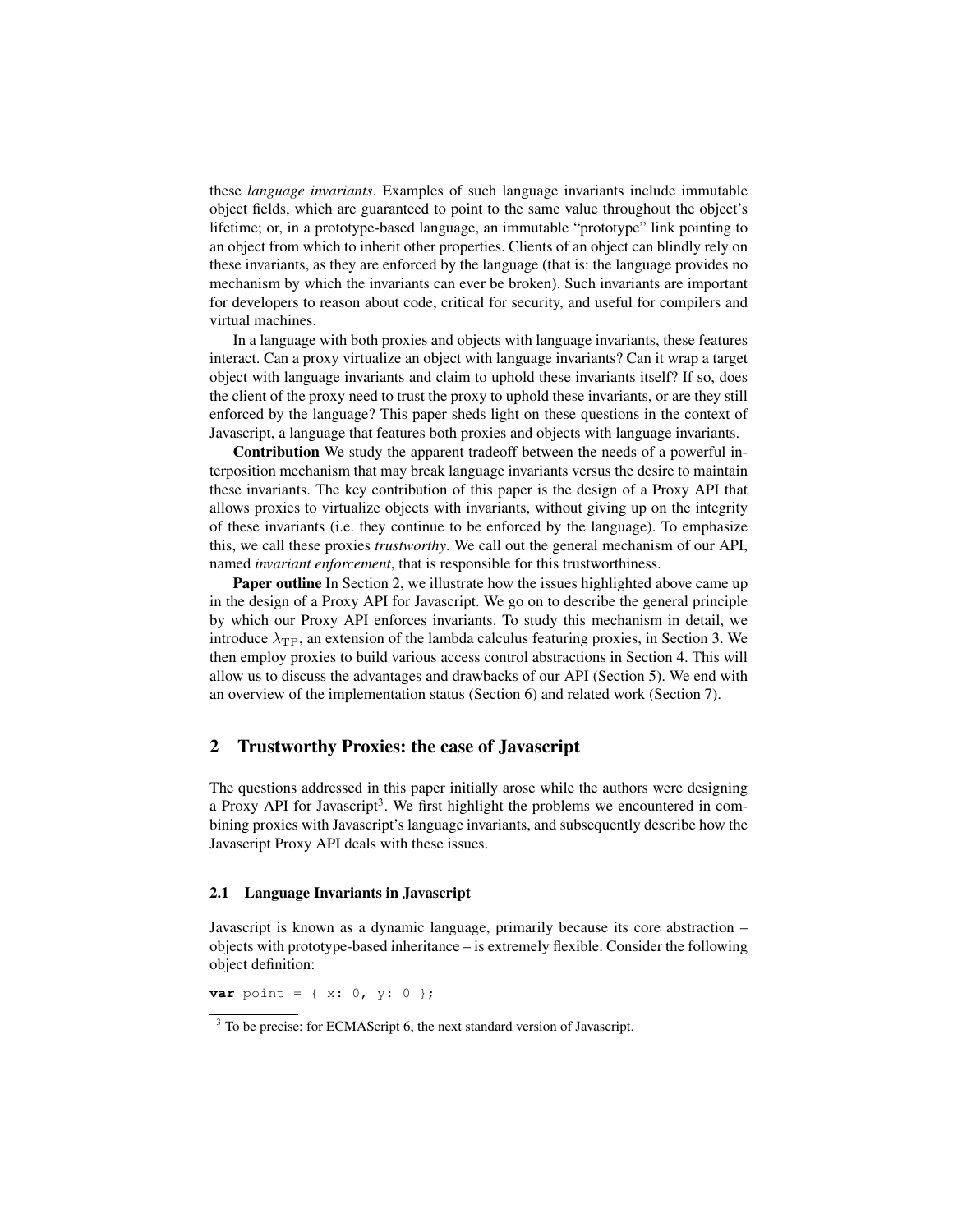This defines a point object with  $x$  and  $y$  properties. Javascript objects have very weak language invariants: new properties can be added to existing objects at any time (point.z = 0;), existing properties can be updated by external clients (point.x = 1;), or even deleted (**delete** point.x;). This makes it challenging for developers to reason about the structure of objects: it is always possible that third-party client objects will modify the object at run-time.

ECMAScript 5 (ES5) [5] added new primitives that allow one to strengthen the invariants of objects, making it possible to more easily reason about the structure of objects, by protecting them from unintended modifications. Figure 1 depicts a simplified state diagram of an ES5 object.



Fig. 1. Simplified state diagram of an ES5 object.

ECMAScript 5 defines two independent language invariants on objects:

*Non-extensibility* Every ES5 object is born in an *extensible* state. In this state, new properties can be freely added to the object. One can make an object  $\phi$  i non-extensible by calling Object.preventExtensions(obj). Once an object is made non-extensible, it is no longer possible to further add new properties to the object. Once an object is non-extensible, it remains forever non-extensible.

*Non-configurability* Every ES5 object is born in a *configurable* state. In this state, all of its properties can be updated and deleted. It is possible to *freeze* individual properties of an object, for instance:

```
Object.defineProperty(point,"x",{writable:false,configurable:false});
```
This freezes the point.x property so that any attempt to update or delete that property will fail. Once a property is frozen, it remains forever frozen.

An object can evolve to become both non-extensible as well as non-configurable. Such objects are called *frozen* objects. ES5 even introduces an Object.freeze primitive that immediately puts an object into the frozen state, by marking the object as non-extensible, and marking all of its properties as frozen. For example, after calling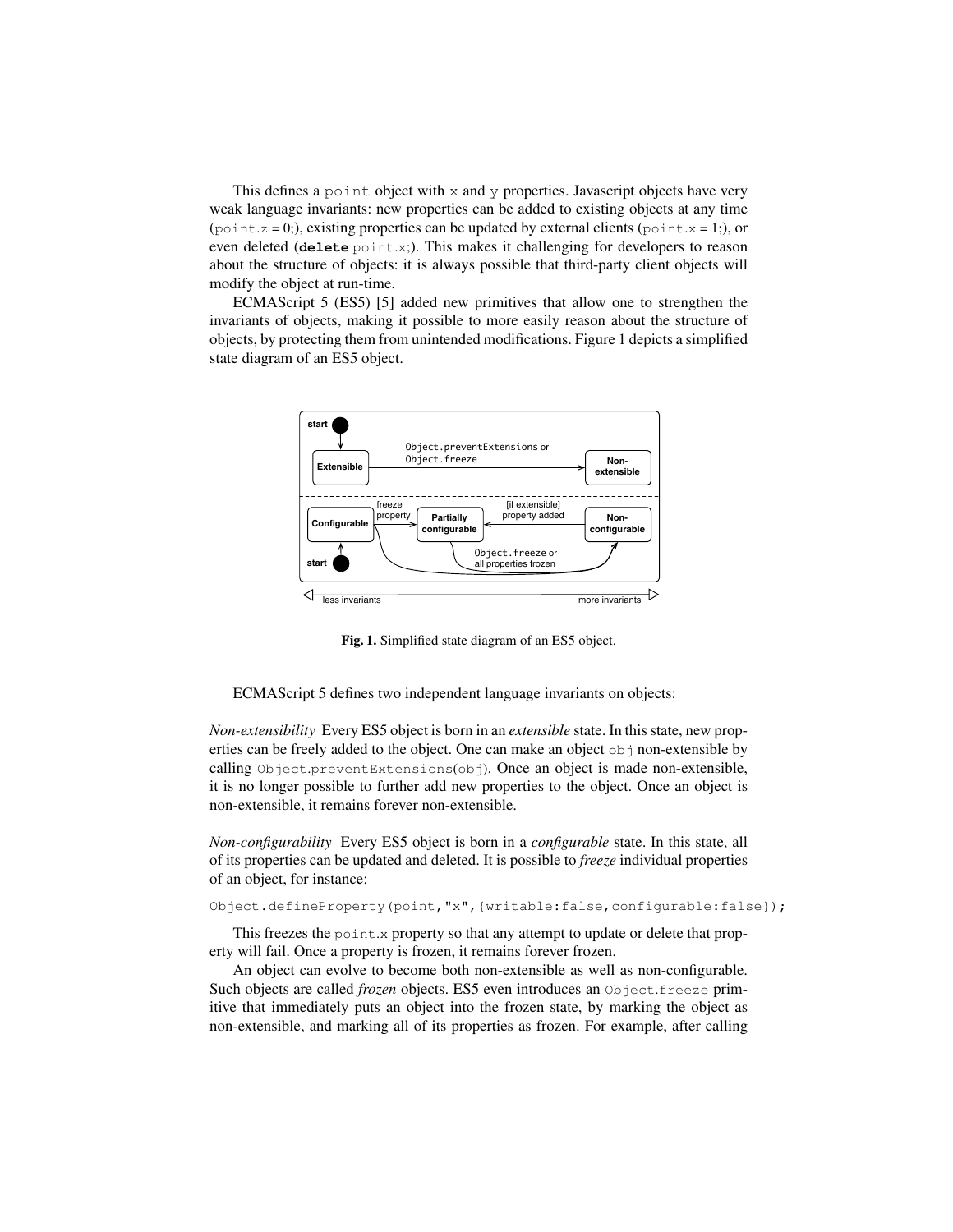Object.freeze(point), the point object can no longer be extended with new properties, and its existing properties can no longer be deleted or updated.

To detect whether an object is frozen, one can call Object.isFrozen(point). Once the programmer has established that the point object is frozen, she can be sure that point.x will consistently refer to the same value throughout the object's lifetime.

Abstracting from the details of Javascript, these language invariants have two important characteristics: a) they are *universal*, i.e. they hold for all objects, regardless of their "type" and b) they are *monotonic*: once established on an object, they continue to hold for the entire lifetime of the object.

It are these characteristics that lend the language invariants their power to *locally* reason about objects in a dynamic language such as Javascript. Because the invariants are universal, they hold independent of the type of objects. Because the invariants are monotonic, they hold independent of pointer aliasing [6]. This monotonicity can be observed in the state diagram: there are no operations that take an object from a higherintegrity state to a lower-integrity state<sup>4</sup>. Hence, previously established invariants will continue to hold even if unknown parts of the program retain a reference to the object.

To focus on the essence, throughout the rest of this paper, we will simplify the exposition by combining the two ES5 language invariants (non-extensibility and nonconfigurability) and only considering non-frozen versus frozen objects. While we will focus on the specific invariants of frozen Javascript objects, the underlying principles should apply to any language-enforced invariant that is universal and monotonic.

#### 2.2 The Problem: proxies can't safely uphold language invariants

Let us now consider how frozen objects interact with proxies. To this end, we will make use of a proposed Proxy API for Javascript on which we reported earlier [7]. Below is the definition of a proxy that simply forwards all intercepted "operations" (such as property access, property assignment, and so on) to a wrapped object:

```
function wrap(target) {
 var handler = {
   get: function(proxy, name) { return target[name]; },
   set: function(proxy, name, value) { target[name] = value; },
   ... // more operations can be intercepted (omitted for brevity )
 };
 var proxy = Proxy.create(handler) ;
 return proxy;
}
```
The function Proxy.create takes as its argument a handler object that implements a series of *traps*. Traps are functions that will be invoked by the proxy mechanism when a particular operation is intercepted on the proxy. For instance, the expression proxy.foo will be interpreted as handler.get(proxy, "foo"). Similarly, the expression proxy.foo = 42 leads to a call to handler.set( $prox$ ,"foo", 42).

<sup>&</sup>lt;sup>4</sup> A non-configurable object can be made partially configurable again by adding a new property, but only if the object is extensible. All of its existing frozen properties remain frozen.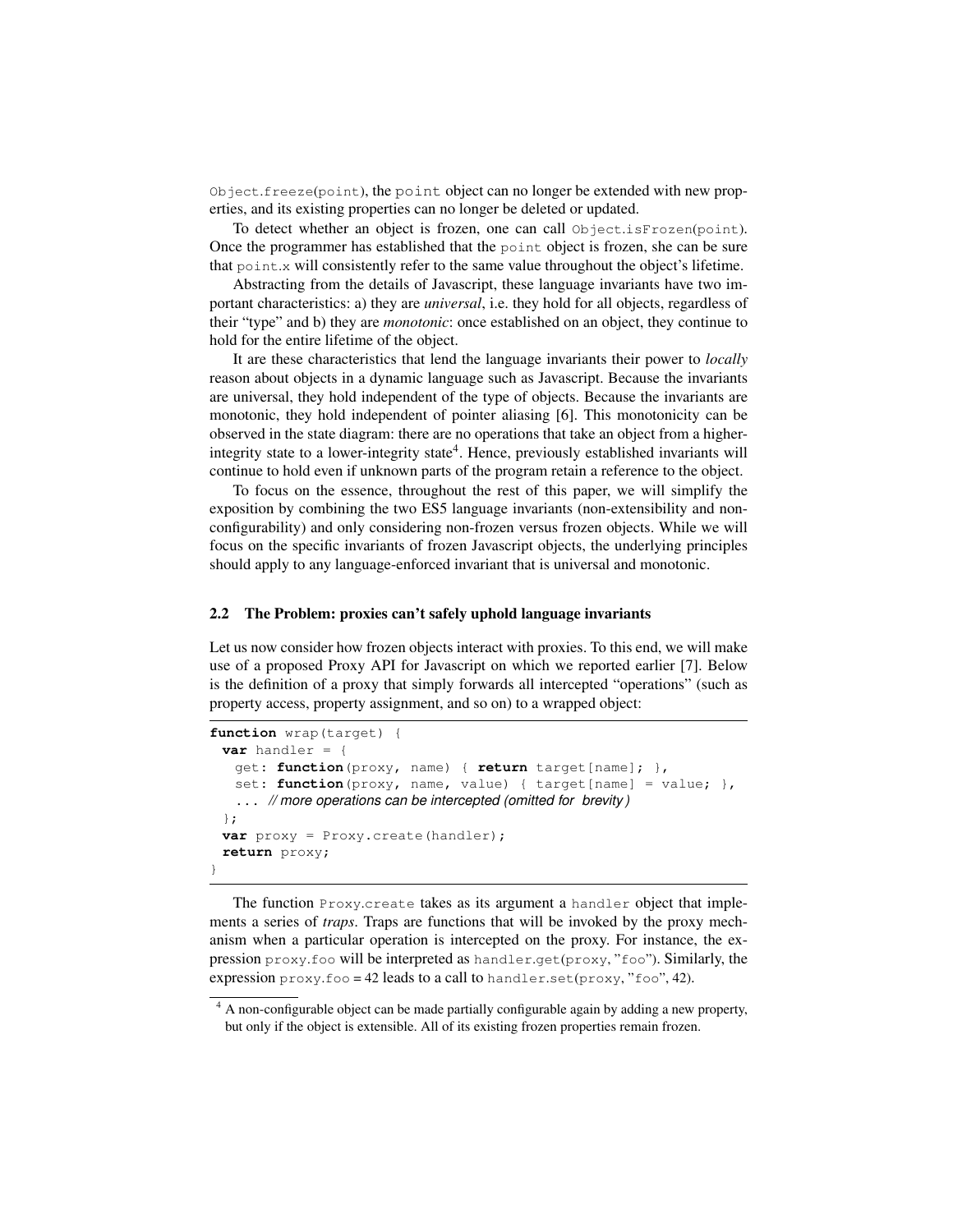From inspecting this code, it is clear that a proxy returned by the wrap function will behave the same as its target object. The key question is whether

Object.isFrozen(target) then implies Object.isFrozen(proxy)? That is, does the proxy automatically acquire the language invariants of its target object?

The answer unfortunately is no. Whether or not the proxy still upholds the target's invariants depends on the *implementation* of the trap functions, and answering this question is in general undecidable. What is more: the fact that proxy is a proxy *for* the target object is only implicit in the above program: the proxy object does not even possess a direct reference to the target object. It just happens to be a proxy *for* it because the trap functions have closed over the target variable, and decided to forward the intercepted operations to the object stored in this variable. In fact, it is perfectly reasonable to create proxy objects that don't forward anything to any target object at all (the objects represented by such proxies would be entirely virtual).

Let us illustrate this point by creating an alternative version of wrap that probably does not uphold its target object's invariants:

```
function wrapRandom(target) {
 var handler = {
   get: function(proxy, name) { return Math.random(); },
   ...
 };
 var proxy = Proxy.create(handler);
 return proxy;
}
```
If we now call **var** proxy = wrapRandom(Object.freeze(point)), passing the frozen point object as the target, then proxy.x may yield a different number each time it is dereferenced. That is hardly the behavior one would expect of a frozen object, so Object.isFrozen(proxy) must clearly return false.

It turns out that having Object.isFrozen return false for any proxy is the only safe option. The alternative (returning true) would break the invariant that *if* an object is frozen, *then* one can expect property access to consistently return the same value, as the above example demonstrates.

By requiring Object.isFrozen to return false for all proxies, we have taken away some of the virtualization power of proxies, by disallowing them to ever virtualize frozen objects. This is necessary to ensure the integrity of the invariant associated with frozen objects ("properties of a frozen object are immutable").

This is an unfortunate outcome, as there certainly exist legitimate use cases where the proxy would want to appear as frozen, and where the proxy handler does behave as a frozen object. One can easily imagine a variant of the wrap function that does some form of profiling or contract checking, but otherwise faithfully forwards all operations to its target. Because the proxy cannot faithfully virtualize the frozen invariant of its target, transparency is lost. Such transparency may be crucial in some applications, where objects may need to be substituted by proxies without affecting client behavior.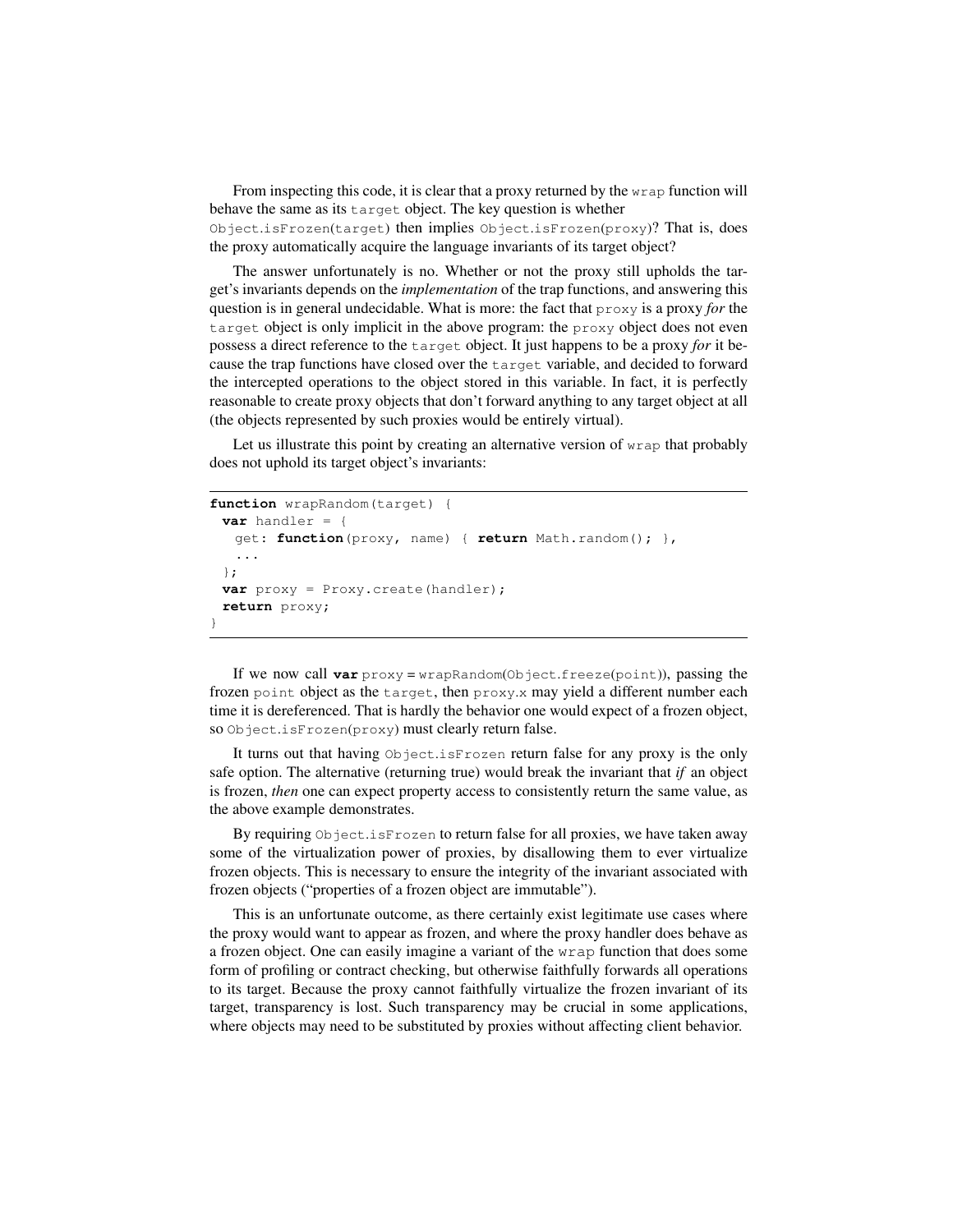#### 2.3 The Solution: Invariant Enforcement

To overcome the limitation of proxies to virtualize frozen objects, we modified the initial Proxy API as follows:

- Proxies now refer directly to the target object that they wish to wrap.
- Whenever an operation is intercepted, a trap is called on the handler, as before.
- Before the trap gets to return its result to the client, the proxy verifies whether an invariant is associated with the intercepted operation on the target object.
- If so, the proxy asserts that the result is consistent with the expected (invariant) result. A failed assertion leads to a run-time exception, thus warning the client of an untrustworthy proxy.

Because the proxy now "knows" the target object that the handler wants to virtualize, the proxy has a way of *verifying* whether a) the target has an invariant and b) the trap doesn't violate that invariant. This is the key mechanism by which proxies are enforced to uphold the target object's invariants. We call this mechanism *invariant enforcement*. It is illustrated graphically in Figure 2.



Fig. 2. Invariant enforcement in trustworthy proxies.

The wrap function from the previous Section can be rewritten using the new API:

```
function wrap(target) {
 var handler = {
   get: function(target, name) { return target[name]; },
   set: function(target, name, value) { target[name] = value; },
   ... // more operations can be intercepted (omitted for brevity )
 };
 var proxy = Proxy(target, handler);
```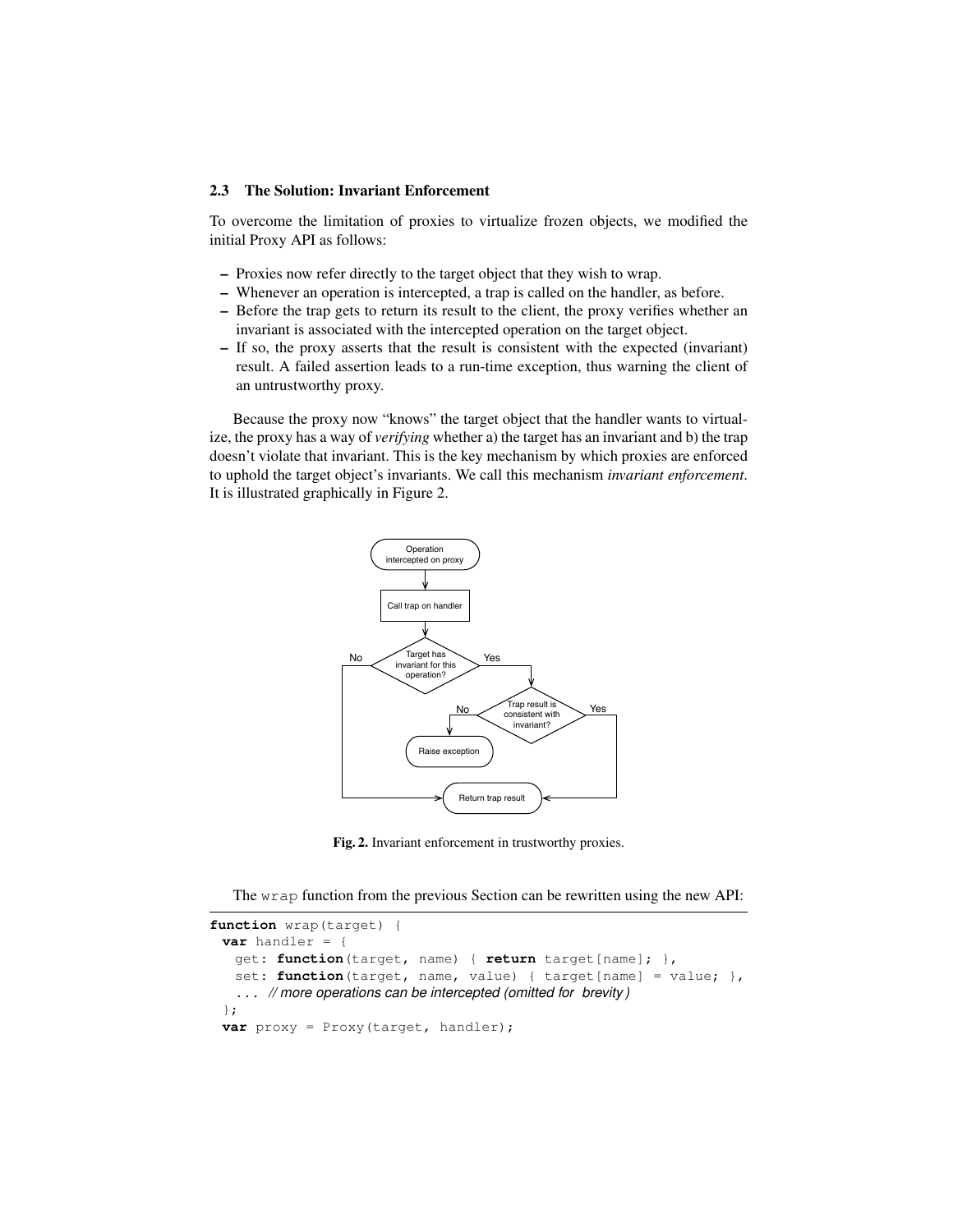**return** proxy;

}

In this version of the API, Proxy has become a function of two arguments and takes as its first argument a direct reference to the target object for which the proxy will act as a stand-in. The handler traps remain mostly the same, except that instead of the proxy, the traps now receive the target as their first argument. Figure 3 depicts the relationship between the objects, and shows how operations like property access and update are interpreted by proxies.



Fig. 3. Relationship between proxy, target and handler.

For the proxies generated by this API, it holds that  $Object$ , is Frozen (proxy) if and only if Object.isFrozen(target). That is, such proxies can faithfully virtualize the frozen invariant of their target. And because of invariant enforcement, the outcome of the operation is actually trustworthy.

How does invariant enforcement work in the specific case of frozen objects and property access? When evaluating the expression  $p_{\text{TOXV}}$ , where  $p_{\text{TOXV}}$  refers at run-time to a proxy object, one can reason about this property access as if the proxy executed the following code:

```
// inside the proxy, intercepting proxy.x
var value = handler.get(target, "x");
if (Object.isFrozen(target)) {
 var expectedValue = target.x;
 if (expectedValue !== value) {
   throw new Error("frozen invariant violated");
 }
}
return value;
```
Note that invariant enforcement is a two-step process: first the proxy verifies whether there is an invariant to be enforced on the target (in this case: is the target frozen?). If so, then the trap result is verified. It may seem odd that the proxy must first check whether the target has invariants at interception-time. Can it not determine the target's invariants ahead of time? Unfortunately the answer is no, since, in Javascript, objects can come to acquire new invariants at run-time. For instance, an object becomes frozen only *after* a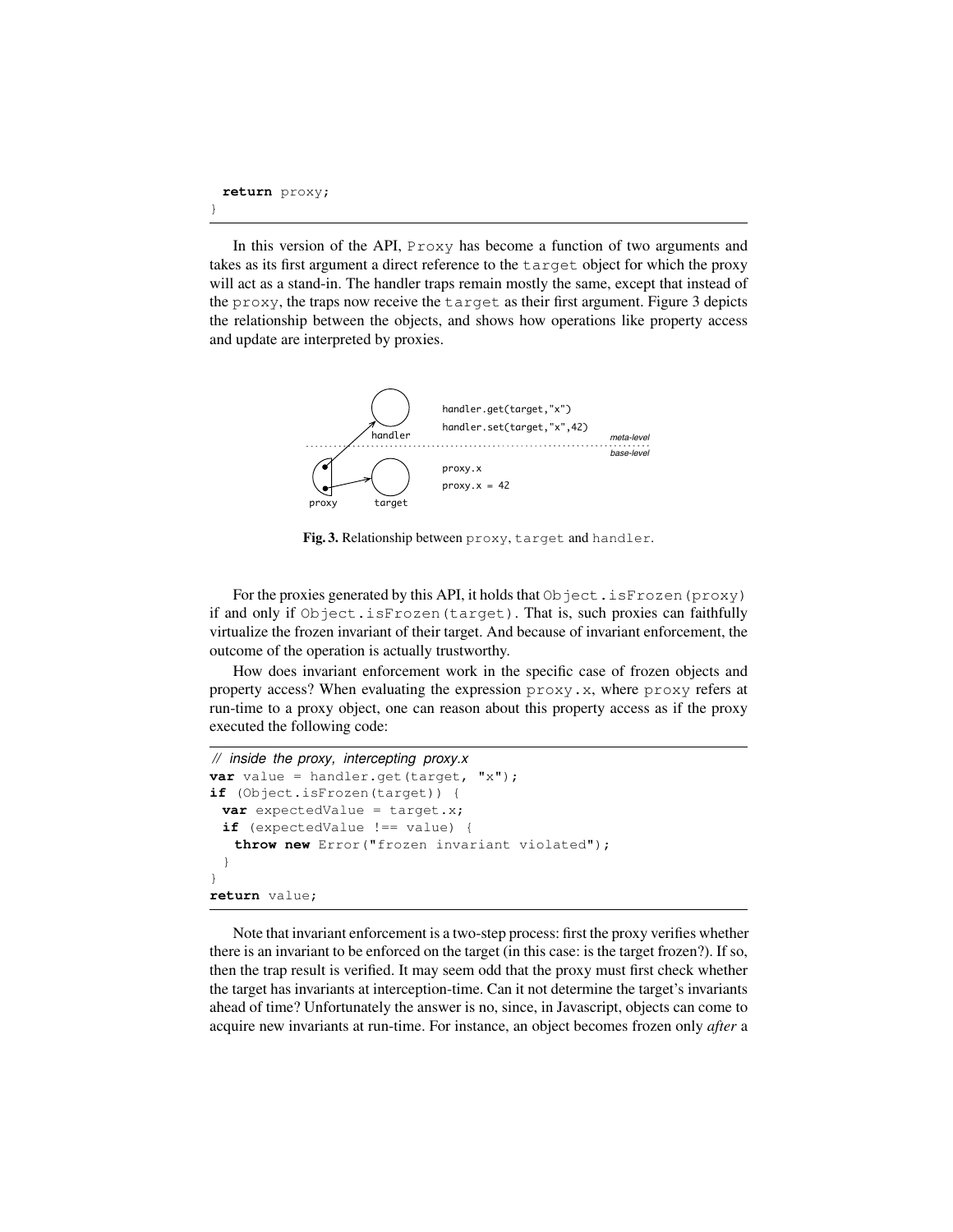call to  $Ob$  ject. freeze. Before that time, the object is not frozen and no invariants need be enforced<sup>5</sup>.

To summarize, by redesigning the Proxy API, the apparent tradeoff between proxies and invariants is resolved. Proxies get to virtualize objects with invariants, but only if they can provide a target object that "vouches for" these invariants, such that the result of trap invocations on the handler can be verified. Programmers, secure sandboxes and virtual machines can all continue to rely on the language invariants, regardless of whether they are dealing with built-in objects or proxies.

## 3 The  $\lambda_{\text{TP}}$  calculus

To study invariant enforcement in more detail, we now turn our attention from Javascript to a minimal calculus named  $\lambda_{\text{TP}}$ . While the full Javascript language is fairly large and complex, at its core lies a simple dynamic language with first-class lexical closures and concise object literal notation. This simple core is what Crockford refers to as "the good parts" [8], and it is this core that is modelled by  $\lambda_{\text{TP}}$ . At this stage, we should warn the reader that it has *not* been our goal to accurately formalize Javascript. For an accurate formalization of Javascript, we refer to [9].

Our goal is to faithfully model in  $\lambda_{\text{TP}}$  the interaction between proxy, target and handler objects as informally discussed in Section 2.3. We first introduce the core calculus with proxies that are not trustworthy. We then add support for trustworthy proxies by revising the semantics.

#### 3.1 Core  $\lambda_{\text{TP}}$

**Syntax**  $\lambda_{\text{TP}}$  is based on the untyped  $\lambda$ -calculus with strict evaluation rules, extended with constants, records and proxies. It is inspired by the  $\lambda_{\text{proxy}}$  calculus of Austin *et al.* [2], which models proxies representing virtual values (see Section 7.2).

Values of the core calculus include constants (strings  $s$  and booleans  $b$ ), functions  $\lambda x.e.$  and records. Records are either primitive records or proxies. Primitive records are finite mutable maps from strings to values. A primitive record created using the expression  $\{\overline{s : e}\}$  declares zero or more initial properties whose value can be retrieved  $(e[e])$  or updated  $(e[e] := e)$ . Proxies are created using the expression proxy e e where the arguments denote the proxy's target record and handler record respectively.

Records, like Javascript objects, can be frozen. A frozen record cannot be extended with new properties and its existing properties can no longer be updated. Records can be made frozen using the freeze  $r$  operator, which corresponds to Javascript's Object. freeze primitive. The isFrozen  $r$  operator can be used to test whether the record  $r$  is frozen, and models Javascript's Object.isFrozen(r) primitive.

In Javascript one can *enumerate* the properties of an object by means of a for-in loop.  $\lambda_{\text{TP}}$  similarly features a for  $(x : e)$  e' expression that iteratively evaluates the loop body  $e'$  with x bound to each property key (a string) of a record  $e$ .

<sup>&</sup>lt;sup>5</sup> However, once an invariant on the target object has been established, a smart implementation could from that point on elide the check for that invariant on future intercepted operations, since the invariant will hold forever after.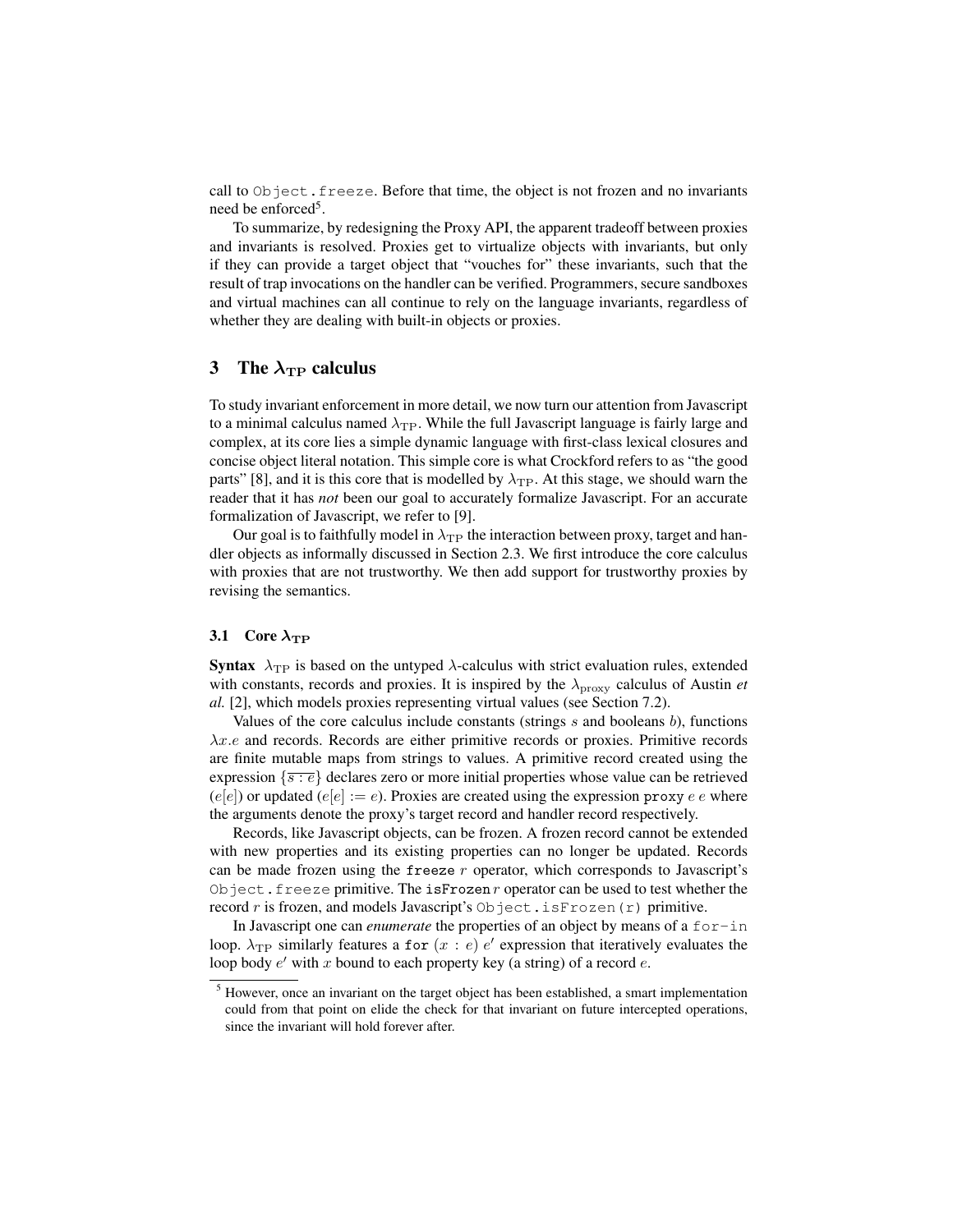The expression keys r eagerly retrieves all of the property keys of r. As  $\lambda_{\rm TP}$  does not feature lists or arrays as primitive values, we encode the set of property keys of a record as another record mapping those keys to true.

The calculus further includes a typeof operator inspired by the corresponding operator in Javascript, revealing the type of a value as a string. The typeof operator classifies any value as either a function, a record or a constant.

# The  $\lambda_{\mathrm{TP}}$  calculus

| Syntax                                                         |                                                                                                                                  |  |
|----------------------------------------------------------------|----------------------------------------------------------------------------------------------------------------------------------|--|
| $e ::=$                                                        | <b>Expressions</b>                                                                                                               |  |
| $\boldsymbol{x}$                                               | variable                                                                                                                         |  |
| $\boldsymbol{c}$                                               | constant                                                                                                                         |  |
| $\lambda x.e$                                                  | abstraction                                                                                                                      |  |
| e e                                                            | application                                                                                                                      |  |
| if ee                                                          | conditional                                                                                                                      |  |
| $e = e$                                                        | equality test                                                                                                                    |  |
| $\{\overline{s:e}\}\$                                          | record creation                                                                                                                  |  |
| e[e]<br>$e[e] := e$                                            | record lookup                                                                                                                    |  |
| for $(x : e) e$                                                | record update<br>enumeration                                                                                                     |  |
| $\mathbf{prox}$ y e e                                          | proxy creation                                                                                                                   |  |
| freeze $e$                                                     | freezing                                                                                                                         |  |
| ${\tt isFrozen}\,e$                                            | frozen test                                                                                                                      |  |
| typeof $e$                                                     | type test                                                                                                                        |  |
| $c ::= s   \text{null}   b$                                    | Constants                                                                                                                        |  |
| $b ::= \texttt{true} \,   \, \texttt{false}$                   | <b>Booleans</b>                                                                                                                  |  |
| <b>Syntactic Sugar</b>                                         |                                                                                                                                  |  |
| e.x                                                            | $\stackrel{\text{def}}{=} e[$ "x"]                                                                                               |  |
|                                                                | $e.x := e'$ $\stackrel{\text{def}}{=} e[\mathbf{u} \times \mathbf{v}] := e'$                                                     |  |
| x : e                                                          | $\stackrel{\text{def}}{=}$ "x" : e                                                                                               |  |
| let $x = e$ ; $e' \stackrel{\text{def}}{=} (\lambda x . e') e$ |                                                                                                                                  |  |
|                                                                | var $x = e$ ; $e' \stackrel{\text{def}}{=} \texttt{let } y = \{\}$ ; $y.x := \theta e$ ; $\theta e'$ where $\theta = [x := y.x]$ |  |
| $e\,;\,e'$                                                     | $\stackrel{\text{def}}{=} (\lambda x.e') e \quad x \notin FV(e')$                                                                |  |
| e e' e''                                                       | $\stackrel{\text{def}}{=}$ (e e') e''                                                                                            |  |
| $\lambda.e$                                                    | $\stackrel{\text{def}}{=} \lambda x.e \quad x \notin FV(e)$                                                                      |  |
| $\lambda x, y.e$                                               | $\stackrel{\text{def}}{=} \lambda x.\lambda y.e$                                                                                 |  |
| $\mathop{!} e$                                                 | $\stackrel{\text{def}}{=}$ if e false true                                                                                       |  |
| assert $e$                                                     | $\stackrel{\rm def}{=}$ if $e$ null (null null)                                                                                  |  |
| $keys$ e                                                       | $\stackrel{\text{def}}{=}$ let $r = \{\}$ ; for $(x : e) r[x] :=$ true; $r$                                                      |  |
|                                                                |                                                                                                                                  |  |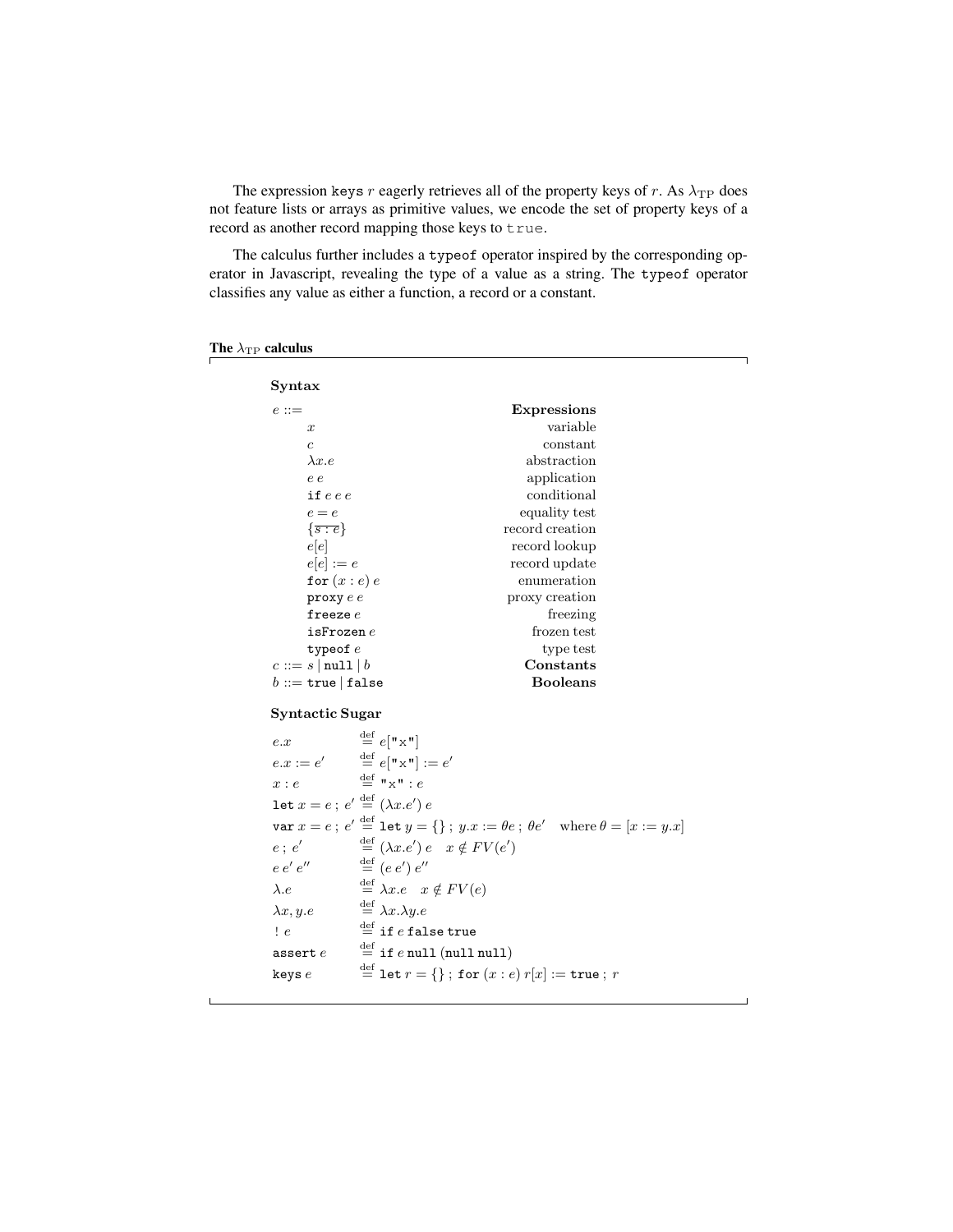**Semantics** The runtime syntax of  $\lambda_{TP}$  extends expressions with addresses a and enumerations enum  $(x : S)$  e. The latter denote the continuation of an active record enumeration.

 $\overline{\phantom{0}}$ 

 $\overline{\phantom{0}}$ 

 $\lambda_{\text{TP}}$  SEMANTICS (UNTRUSTWORTHY PROXIES)

## Runtime syntax

| $a, t, h \in \textbf{Address}$ |                 |                                                                                              |                     |
|--------------------------------|-----------------|----------------------------------------------------------------------------------------------|---------------------|
| $s \in S \subset$ String       |                 |                                                                                              |                     |
| v, w                           | $\cdots$        | $c \mid a$                                                                                   | Values              |
| $\epsilon$                     | $\therefore =$  | $\ldots  a $ enum $(x : S) e$                                                                | Runtime expressions |
| H                              | $\mathbf{::} =$ | $a \rightarrow p$ (rec f b   fun x e   pxy t h)                                              | Heaps               |
| $\boldsymbol{f}$               | $\mathbf{H} :=$ | $s \rightarrow_{n} v$                                                                        | Record mapping      |
| E                              | $::=$           | $\bullet e v \bullet $ if $\bullet ee \{\overline{s:v},s:\bullet,\overline{s:e}\}$           | Evaluation contexts |
|                                |                 | $\bullet = e   v = \bullet   \bullet [e]   v [\bullet]  $ typeof $\bullet$                   |                     |
|                                |                 | $\bullet[e] := e \mid v[\bullet] := e \mid v[w] := \bullet \mid \text{for } (x : \bullet) e$ |                     |
|                                |                 | proxy • $e  $ proxy $v \bullet  $ freeze •   isFrozen •                                      |                     |

## Reduction rules

| $H, \{ \overline{s:v} \} \rightarrow H[a \mapsto \verb"rec" f \verb" true", a$                           | $a \notin dom(H), f(s) = v$               | ALLOCREC          |
|----------------------------------------------------------------------------------------------------------|-------------------------------------------|-------------------|
| $H, \lambda x.e \rightarrow H[a \mapsto \texttt{fun} \ x \ e], a$                                        | $a \notin dom(H)$                         | [ALLOCFUN]        |
| $H, a v \rightarrow H, e[v/x]$                                                                           | $H(a) = \texttt{fun} x e$                 | [APPLY]           |
| <i>H</i> , if true $e_1 e_2 \rightarrow H, e_1$                                                          |                                           | [IFTRUE]          |
| <i>H</i> , if false $e_1 e_2 \rightarrow H, e_2$                                                         |                                           | [IFFALSE]         |
| $H, v = w \rightarrow H, \text{eq}(v, w)$                                                                |                                           | EQUAL             |
| $H, a[s] \rightarrow H, v$                                                                               | $H(a)$ = rec $f b, f(s) = v$              | [GET]             |
| $H, a[s] \rightarrow H, \texttt{null}$                                                                   | $H(a) = \text{rec } f b, s \notin dom(f)$ | <b>GETMISSING</b> |
| $H, a[s] := v \rightarrow H[a \mapsto \texttt{rec} f[s \mapsto v] b], v$                                 | $H(a)$ = rec f b, b = false               | [SET]             |
| <i>H</i> , for $(x : a) e \rightarrow H$ , enum $(x : dom(f)) e$                                         | $H(a) = \text{rec } f b$                  | [STARTENUM]       |
| H, enum $(x:\emptyset)$ $e \rightarrow H$ , null                                                         |                                           | [STOPENUM]        |
| H, enum $(x : S) e \rightarrow H$ , let $x = s$ ; e;                                                     | $s \in S, S' = S \setminus \{s\}$         | [STEPENUM]        |
| enum $(x : S')$ e                                                                                        |                                           |                   |
| H, freeze $a \to H[a \mapsto \verb"rec"\,f\,\verb"true",a$                                               | $H(a)$ = rec f b                          | <b>FREEZE</b>     |
| <i>H</i> , is Frozen $a \rightarrow H, b$                                                                | $H(a)$ = rec f b                          | [ISFROZEN]        |
| H, typeof $a \rightarrow H$ , "function"                                                                 | $H(a) = \texttt{fun} x e$                 | <b>TYPEOFFUN</b>  |
| <i>H</i> , typeof $a \rightarrow H$ , "record"                                                           | $H(a)$ = rec f b                          | [TYPEOFREC]       |
| H, typeof $c \to H$ , "constant"                                                                         |                                           | [TYPEOFCST]       |
| <i>H</i> , proxy $t h \to H[a \mapsto pxy t h], a$                                                       | $a \notin dom(H)$                         | [ALLOCPXY]        |
| <i>H</i> , typeof $a \rightarrow H$ , "record"                                                           | $H(a) = \text{pxy } t h$                  | [TYPEOFPXY]       |
| $H, a[s] \to H, h[$ "get"   t s                                                                          | $H(a) = pxy$ t h                          | [GETPXY]          |
| $H, a[s] := v \rightarrow H, h[$ "set"   t s v ; v                                                       | $H(a) = \text{pxy } t h$                  | [SETPXY]          |
| <i>H</i> , freeze $a \rightarrow H$ , $h$ [" freeze"] $t$ ; $a$                                          | $H(a) = \text{pxy } t h$                  | [FREEZEPXY]       |
| <i>H</i> , isFrozen $a \rightarrow H$ , $h$ ["isFrozen"] t                                               | $H(a) = \text{pxy } t h$                  | [ISFROZENPXY]     |
| <i>H</i> , for $(x : a) e \rightarrow H$ , for $(x : h$ ["enum"] <i>t</i> ) $e$ $H(a) = \text{pxy } t h$ |                                           | [ENUMPXY]         |
| $H, E[e] \rightarrow H', E[e']$                                                                          | $H, e \rightarrow H', e'$                 | [CONTEXT]         |
|                                                                                                          |                                           |                   |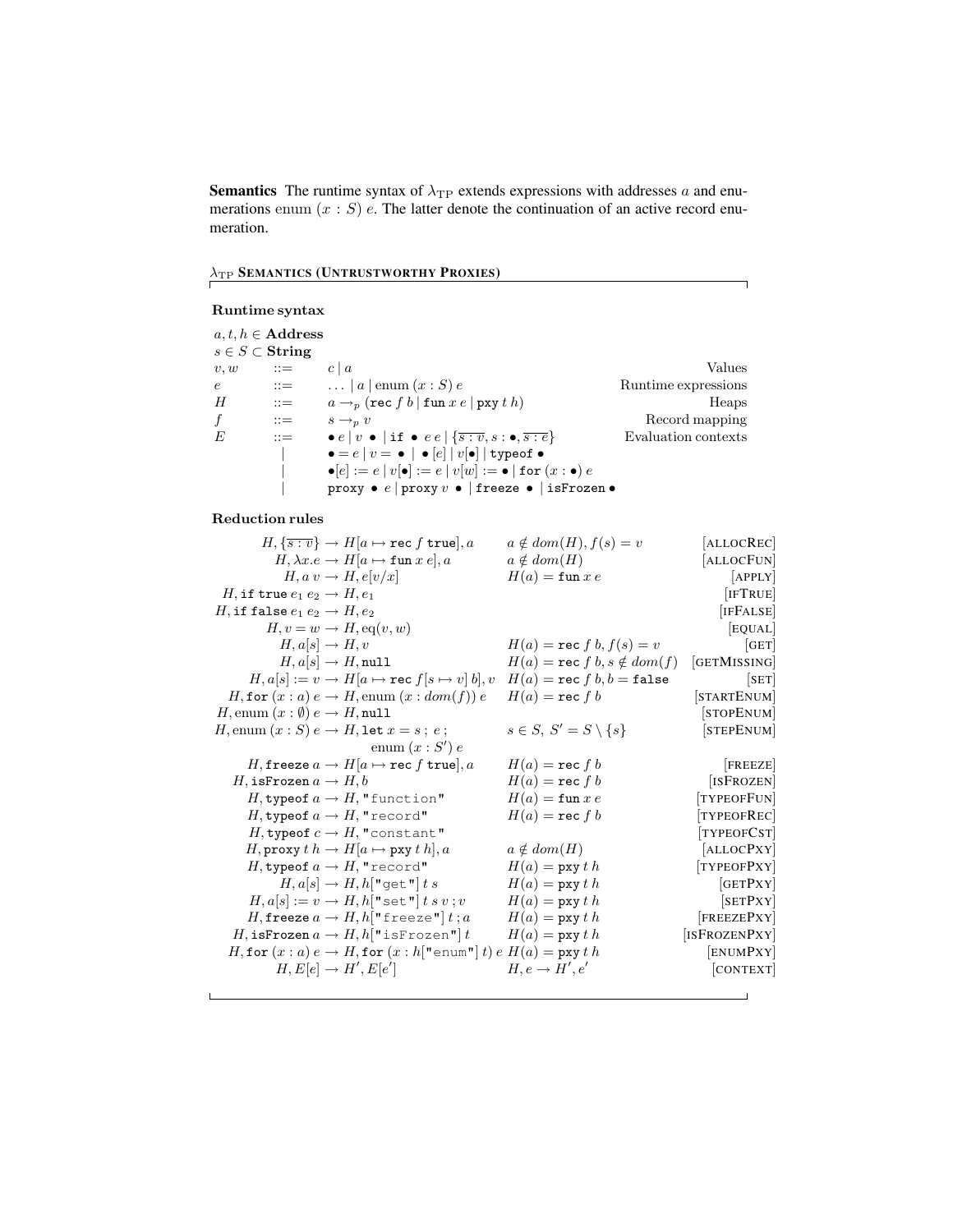A heap  $H$  is a partial mapping from addresses  $a$  to three types of values: functions, primitive records or proxies. Functions are represented as  $\text{fun } x \in \mathbb{R}$  where x is the formal parameter and e is the function body. Records are either primitive records or proxies. Primitive records are represented as rec  $f$  b where  $f$  is a partial function from strings to values representing the record's properties and  $b$  is a boolean indicating whether or not the record is frozen. Proxies are represented as  $pxy t h$  where t is the address of the proxy's target and  $h$  is the address of the proxy's handler (both of which should denote records, not functions).

An evaluation state  $H$ , e denotes a heap H and the expression e being evaluated. The rules for the evaluation relation  $H, e \rightarrow H', e'$  describe how expressions are evaluated in  $\lambda_{\text{TP}}$ .

The [EQUAL] rule describes equality of values v and w in terms of an  $\epsilon q$  primitive, which may be defined as:

|  | $eq(v, w) \stackrel{\text{def}}{=} \begin{cases} \text{true} & \text{if } v \text{ and } w \text{ denote the same constant } c \\ \text{true} & \text{if } v \text{ and } w \text{ denote the same address } a \end{cases}$ |
|--|-----------------------------------------------------------------------------------------------------------------------------------------------------------------------------------------------------------------------------|
|  |                                                                                                                                                                                                                             |
|  | [false otherwise]                                                                                                                                                                                                           |

This primitive represents identity-equality: constants are equal if and only if they denote the same constant value c; functions, records and proxies are equal if and only if their addresses  $a$  are equal.

The rules [GET] and [GETMISSING] together implement record lookup. If the property is not found, null is returned (similar to undefined being returned for missing properties in Javascript). The [SET] rule implements record update. If a record is updated with a non-existent property, the property is added to the record. Note that the [SET] rule only allows updates on non-frozen records. It is an error to try and add or update a property on a frozen record.

The rules [STARTENUM], [STOPENUM] and [STEPENUM] together implement property enumeration over records. There are two aspects worth noting about our enumeration semantics: first, enumeration is driven by a fixed snapshot of the record's properties. The snapshot includes those properties present when the enumeration starts. Properties added to the record while reducing a for-expression will not be enumerated during the same enumeration. Second, the order in which a record's properties are enumerated is left unspecified. This is also true of property enumeration in Javascript.

The rule [FREEZE] shows that the freeze operator, applied to a record address  $\alpha$  always yields the same address  $\alpha$ , but as a side-effect modifies the heap so that the record is now marked frozen, regardless of whether it was already frozen.

#### 3.2 Untrustworthy Proxies in  $\lambda_{\text{TP}}$

A proxy is created using the expression proxy  $e e'$  where the first expression denotes the proxy's target and the second expression denotes the proxy's handler (both expressions must reduce to an address denoting another record, i.e. either a built-in record or another proxy).  $\lambda_{\text{TP}}$  proxies can intercept five operations: record lookup, record update, enumeration, freezing and frozen tests. The signatures of the trap functions are shown below: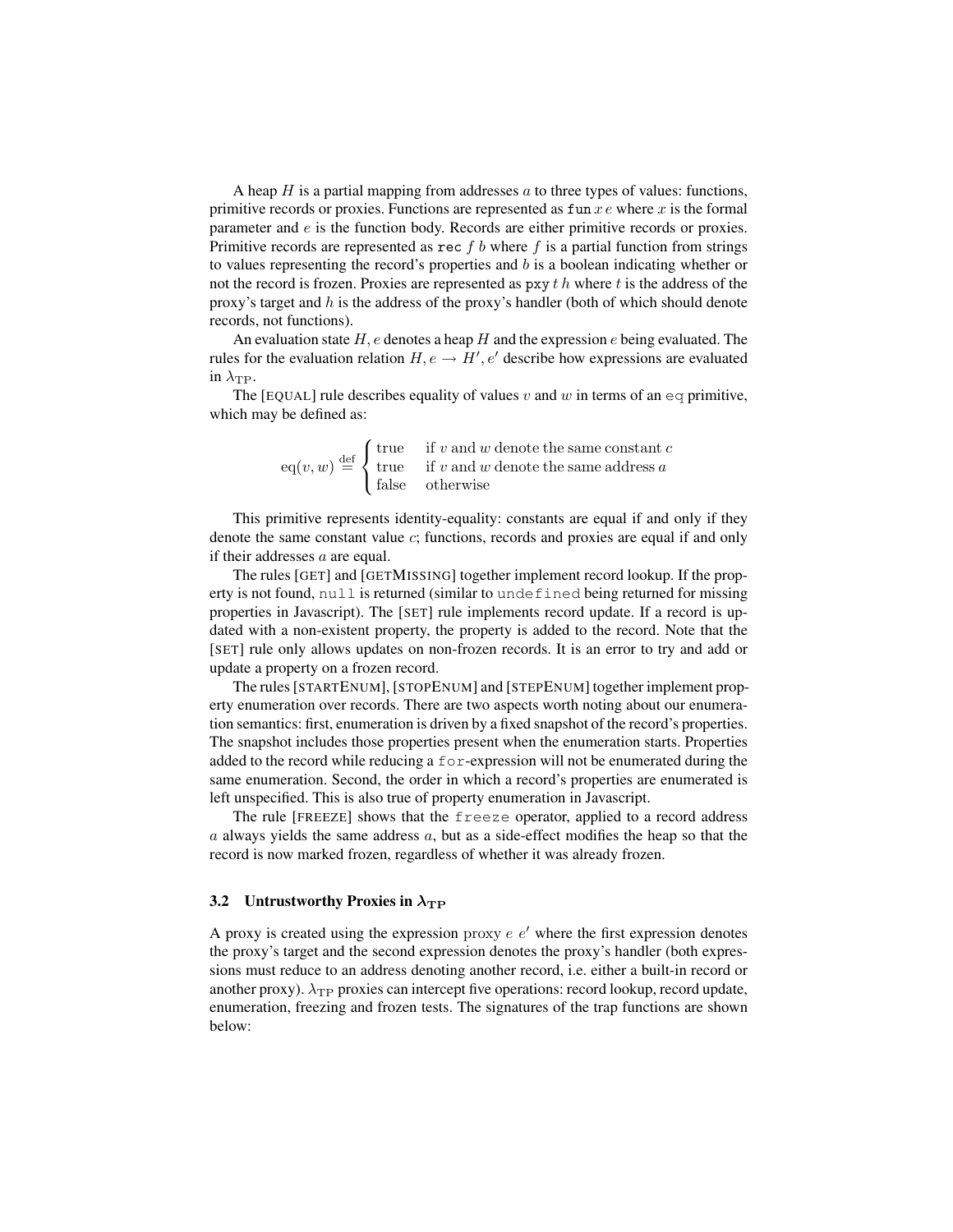```
get :: target \rightarrow string \rightarrow result value\texttt{set} :: target \rightarrow string \rightarrow update value \rightarrow unitfreeze :: target \rightarrow unitisFrozen :: target \rightarrow booleanenum :: target \rightarrow keys record
```
The rules [GETPXY] and [SETPXY] prescribe that record lookup and record update on a proxy are equivalent to calling that proxy's get and set traps. Note that the return value of the set trap itself is ignored: record update always reduces to the update value  $v$ . A similar observation can be made for freezing: the  $f$ reeze operator always returns the frozen object and ignores the result of the freeze trap. The isFrozen trap, on the other hand, is expected to return a boolean indicating the result of the test.

The rule [ENUMPXY] shows that upon enumerating the properties of a proxy, that proxy's enum trap is called. This trap is expected to return a set of property names, encoded as a record. The returned record's properties are subsequently enumerated.

#### 3.3 Language Invariants

While the above reduction rules capture the essence of what it means for a proxy to intercept an operation, they do not aim to uphold any language invariants. In other words: proxies, as currently specified, are not trustworthy. This is easy enough to see: there is nothing stopping a proxy from returning true from its isFrozen trap, while still reporting different values over time for its properties via its get trap.

In this Section, we explicitly spell out the invariants of the  $\lambda_{\text{TP}}$  calculus with respect to frozen *primitive* records. In the following Section, we then revise the proxy reduction rules such that proxies obey the same invariants as primitive records, thus making proxies trustworthy. The invariants of frozen primitive records are as follows:

- I1 The properties of a frozen record are immutable. If is Frozen  $r = \text{true}$  then  $r[s]$ always reduces to the same result value  $v$ . This also implies that if  $r$  does not have a property named s,  $r[s]$  will always reduce to null.
- I2 If the freeze  $r$  operator returns successfully,  $r$  is guaranteed to be frozen.
- I3 Freezing is monotonic: once is Frozen  $r = \text{false}$ , it remains false thereafter. In other words: once frozen, a record remains forever frozen.
- I4 Enumerating properties using a  $f \circ r$ -loop over a frozen record r always enumerates the same set of properties. That is, it enumerates at least all properties defined on  $r$ , and it does not enumerate any properties that do not exist on r.



Fig. 4. State chart depicting the valid states of a  $\lambda_{\text{TP}}$  record.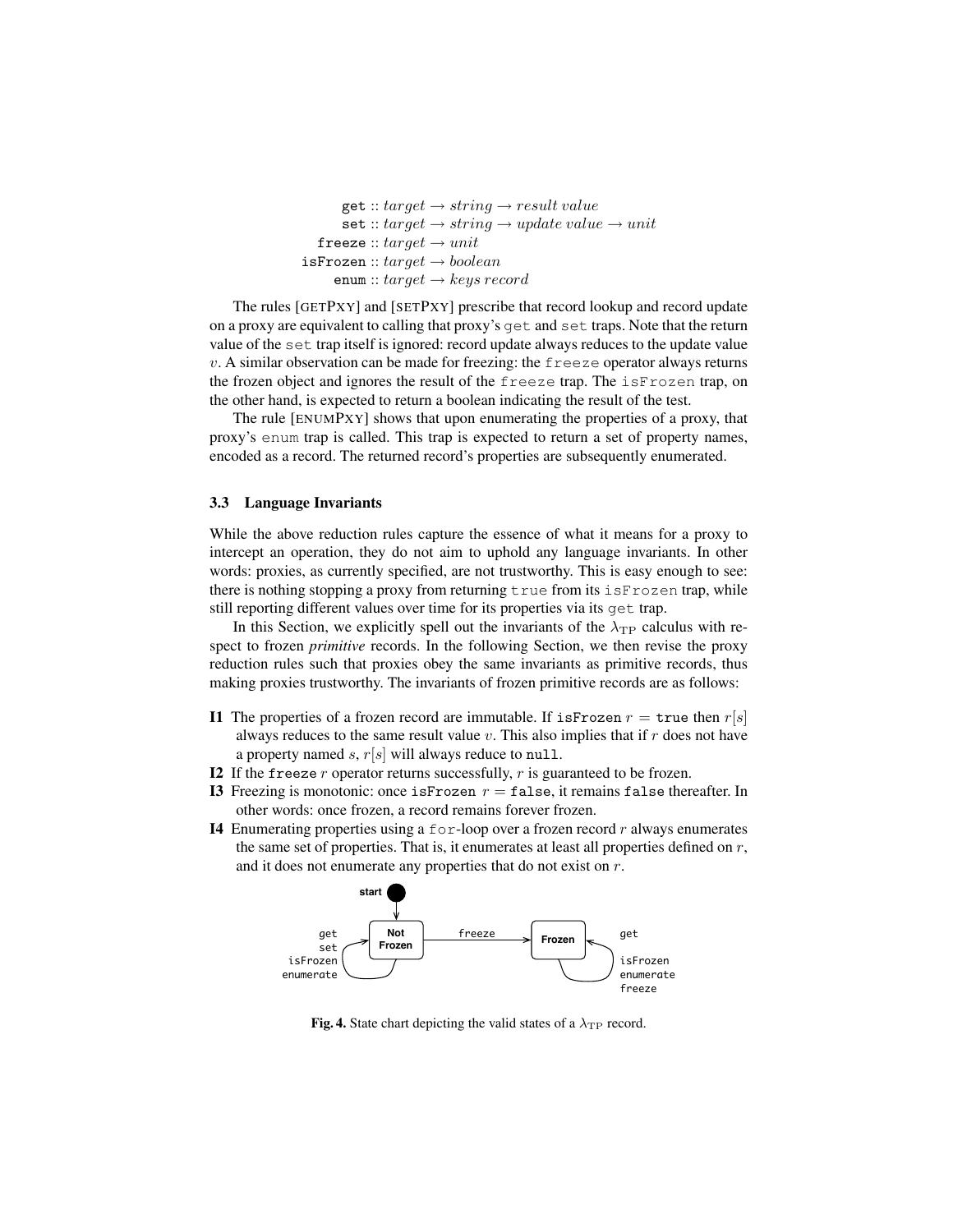Figure 4 depicts a state chart illustrating the state of a record, and the effect of interceptable operations on records on that state.

#### 3.4 Trustworthy Proxies in  $\lambda_{\text{TP}}$

In the semantics described thus far, proxies are *untrustworthy*, meaning that they may violate the above invariants of primitive records. Below, we introduce a set of updated reduction rules, which turn  $\lambda_{\text{TP}}$  proxies into *trustworthy* proxies.

## $\lambda_{\mathrm{TP}}$  SEMANTICS (TRUSTWORTHY PROXIES)

| $H, a[s] \rightarrow H$ , let $x = h$ ["get"] t s;<br>if $(i$ sFrozen $t$ ) | $H(a) = pxy \, t \, h$                   | [GETPXY'] |
|-----------------------------------------------------------------------------|------------------------------------------|-----------|
| (assert $x = t[s]$ ; x)                                                     |                                          |           |
| $\boldsymbol{x}$                                                            |                                          |           |
| $H, a[s] := v \rightarrow H, h$  "set" tsv;                                 | $H(a) = pxy \, t \, h$                   | [SETPXY'] |
| assert $(!$ is Frozen $t)$ ; $v$                                            |                                          |           |
| $H,$ for $(x : a) e \rightarrow H,$ let $y = h$ ["enum"] $t$ ;              | $H(a) = pxy \, t \, h$ [ENUMPXY']        |           |
| if $($ isFrozen $t)$                                                        |                                          |           |
| sameKeys $y$ (keys $t$ )                                                    |                                          |           |
| null:                                                                       |                                          |           |
| for $(x:y)$ e                                                               |                                          |           |
| H, freeze $a \to H$ , $h$ ["freeze"] t;                                     | $H(a) = \text{pxy } t \, h$ [FREEZEPXY'] |           |
| assert (is Frozen $t$ ); $a$                                                |                                          |           |
| H, is Frozen $a \to H$ , let $x = h$ "is Frozen" $t$ ;                      | $H(a) = pxy t h$ [ISFROZENPXY']          |           |
| assert $(x = \text{isFrozen } t)$ ; x                                       |                                          |           |

The rule [GETPXY'] includes a post-condition that asserts whether the return value of the get trap corresponds to the target's value for the same property  $s$ , but only if the target is frozen. This assertions contributes to upholding invariant I1. Note that the proxy target t may itself be a proxy, in which case the expression  $t[s]$  in the assertion will recursively trigger the [GETPXY'] rule, eventually bottoming out when the target is a primitive record.

The rule [SETPXY'] includes a post-condition that asserts that the target is not frozen. Again, this assertion ensures invariant I1.

The rule [FREEZEPXY'] includes a similar post-condition, this time testing whether the target is indeed frozen, if the freeze trap returned successfully. Clients that call is Frozen r expect r to be frozen afterwards. This guarantees invariant  $I2$ .

The rule [ISFROZENPXY'] inserts a post-condition that verifies whether the return value of the isFrozen trap corresponds to the current state of the target. Any discrepancy in the result could confuse client code: if the isFrozen trap is allowed to return  $true$  while wrapping a non-frozen target, clients would perceive the proxy as frozen while its get trap could still return arbitrary values, thus breaking invariant I1. The other way around, if the trap is allowed to return false while wrapping a frozen target, it may break invariant  $I3$  if it previously already returned  $true$  from its isFrozen trap.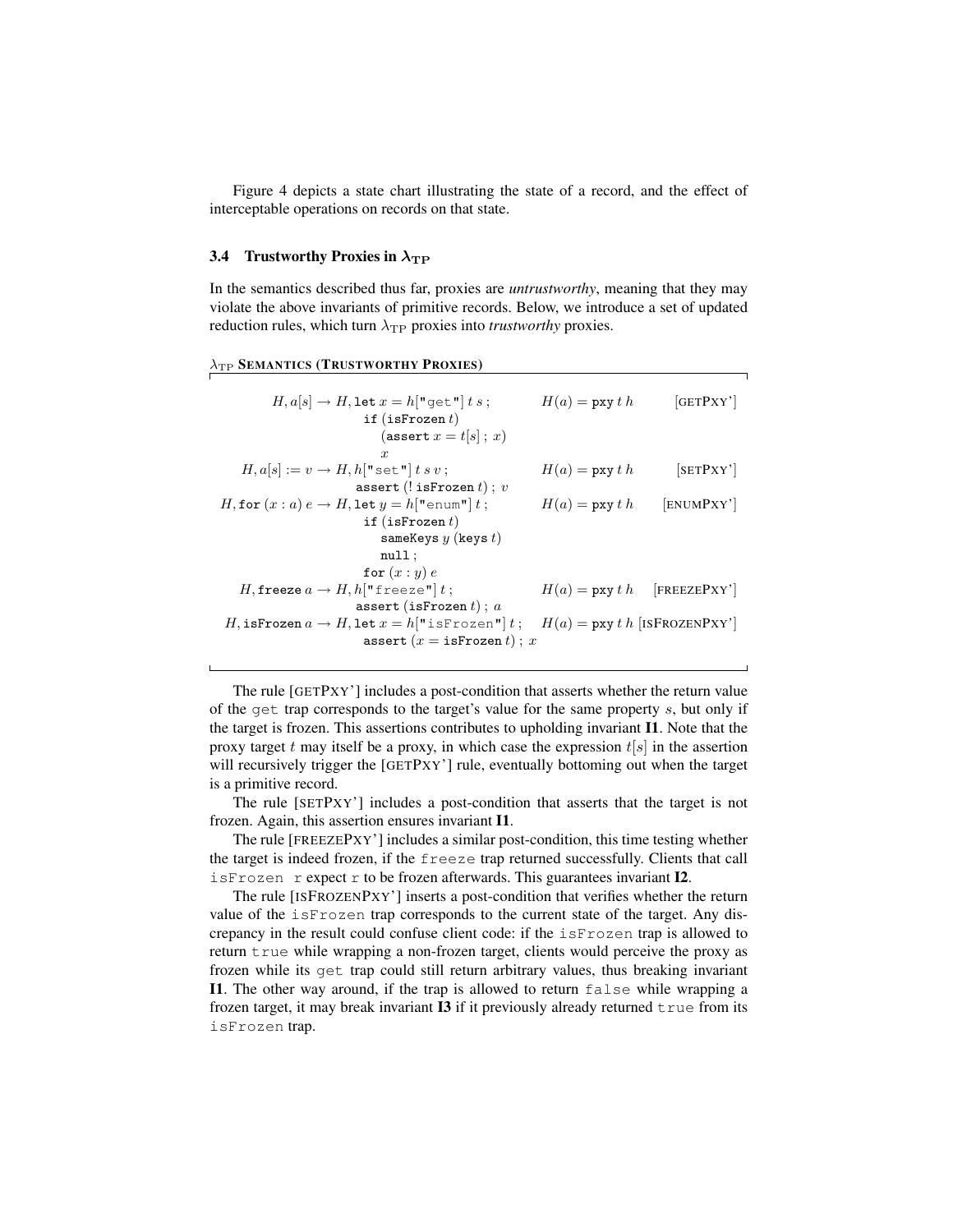The rule [ENUMPXY'] inserts a post-condition, ensuring that if the proxy wraps a frozen target, the returned set of to-be-enumerated properties corresponds to the set of properties of the target itself. This guarantees invariant I4. sameKeys is defined as follows:

> sameKeys  $r_1, r_2 \stackrel{\rm def}{=} {\tt for}\ (x_1:r_1)$  assert  $r_2[x_1]={\tt true}$  ; for  $\left(x_{2}:r_{2}\right)$  assert  $r_{1}[x_{2}]=$  true

sameKeys checks whether two records representing sets of properties denote the same set of property keys. One can think of the first for-loop as checking whether all properties that the proxy enumerated are indeed properties of the frozen target, and of the second for-loop as checking whether the proxy did indeed enumerate all properties of the frozen target.

Note that the validity of all pre and post-condition checks depends also on the fact that the assertions compare the trap result against the expected value using the  $=$  operator, and that proxies cannot intercept this operator. Thus, proxies cannot directly influence the outcome of the assertions.

#### 4 Access control wrappers

We now put trustworthy proxies to work by using them to build access control wrappers. Such wrappers typically perform a set of dynamic checks upon intercepting certain operations, but otherwise try to be as transparent as possible to client objects. If the check succeeds, the wrapper often simply forwards the intercepted operation to the wrapped object. Using trustworthy proxies, we can build access control wrappers that uphold the invariants of wrapped target objects, further increasing transparency for clients.

#### 4.1 Revocable references

A revocable reference is a simple type of access control wrapper. Say an object alice wants to hand out to bob a reference to carol. carol could represent a precious resource, and for that reason alice may want to limit the lifetime of the reference she hands out to bob, which she may not fully trust. In other words, alice wants to have the ability to revoke bob's access to carol. Once revoked, bob's reference to carol should become useless.

One can implement this pattern of access control by wrapping carol in a forwarding proxy that can be made to stop forwarding. This is also known as the *caretaker* pattern [10]. In the absence of language-level support for proxies, the programmer is forced to write a distinct caretaker for each type of object to be wrapped. Proxies enable the programmer to abstract from the specifics of the wrapped object's interface and instead write a *generic* caretaker. Using such a generic caretaker abstraction, alice can hand out a revocable reference to bob as follows:

**var** carol =  $\{ \ldots \}$ ;

```
// caretaker is a tuple consisting of a proxy reference, and a revoke function
var caretaker = makeCaretaker(carol);
var carolproxy = caretaker.ref; // a proxy for carol, which alice can give to bob
```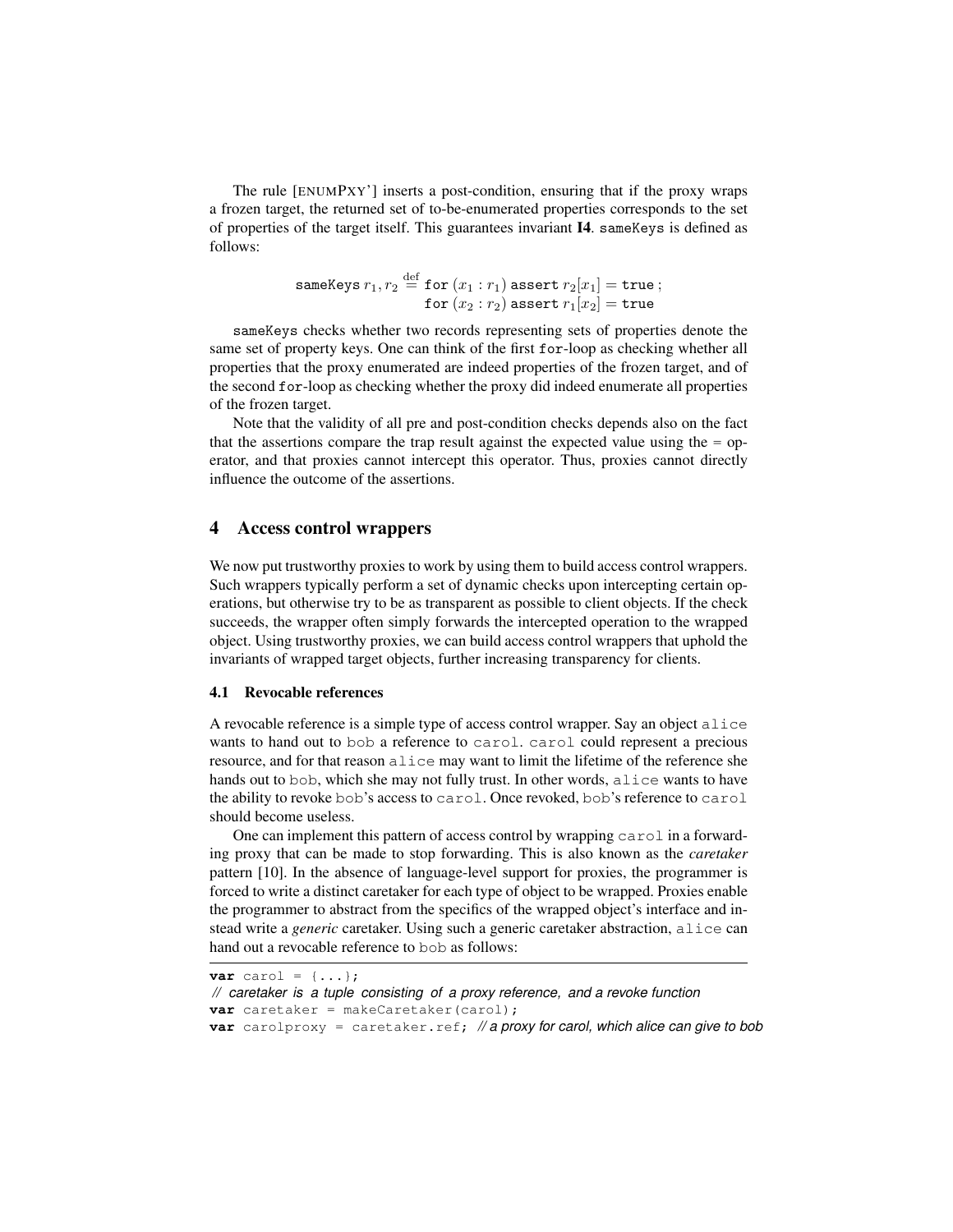bob.use(carolproxy); *// later , alice can revoke bob's access...* caretaker.revoke(); *// carolproxy is now useless*

A key point is that as long as the caretaker is not revoked, the proxy is sufficiently transparent so that bob can use carolproxy as if it were the real carol. There is no need for bob to change the way he interacts with carol. Indeed, if bob has no other, direct, reference to carol, bob is not even able to tell that carolproxy is only a proxy for carol.

Below is an implementation of the makeCaretaker abstraction in  $\lambda_{\mathrm{TP}}$ :

```
makeCaretaker \stackrel{\text{def}}{=} \lambda x.
var revoked = false;
   \{ref : \text{proxy } x\}get : \lambda t, s. assert (!revoked); t[s]set : \lambda t, s, v. assert (!revoked); t[s] := venum : \lambda t. assert (!revoked); keys t \}freeze : \lambda t assert (!revoked); freeze tisFrozen : \lambda t assert (!revoked) ; isFrozen t }
  revoke : \lambda.revoked := true}
```
The argument  $x$  to makeCaretaker is assumed to be a record. The function returns a record r that pairs a proxy  $r$ . ref with an associated function  $r$ . revoke. Both share a privately scoped revoked boolean that signifies whether or not the proxy was previously revoked. The proxy's handler implements all traps by first verifying whether the reference is still unrevoked. If this is the case, it forwards each operation directly to the wrapped target record  $t$ .<sup>6</sup>

A limitation of the above caretaker abstraction is that values exchanged via the caretaker are themselves not recursively wrapped in a revocable reference. For example, if carol defines a method that returns an object, she exposes a direct reference to that object to bob, circumventing alice's caretaker. The returned object may even be a reference to carol herself (e.g. by returning this from a method in Javascript). The abstraction discussed in the following section addresses this issue.

#### 4.2 Membranes: transitively revokable references

A membrane is an extension of a caretaker that transitively imposes revocability on all references exchanged via the membrane [11].

One use case of membranes is the safe composition of code from untrusted third parties on a single web page (so-called "mash-ups"). Assuming the code is written in a safe subset of Javascript, such as Caja [12], loading the untrusted code inside such a membrane can fully isolate scripts from one another and from their container page. Revoking the membrane around such a script then renders it instantly powerless.

 $6$  We take the notational liberty of using names like t,s and v for trap parameters, which hint at the parameters' type, rather than using strict variable names like  $x$ ,  $y$  and  $z$ .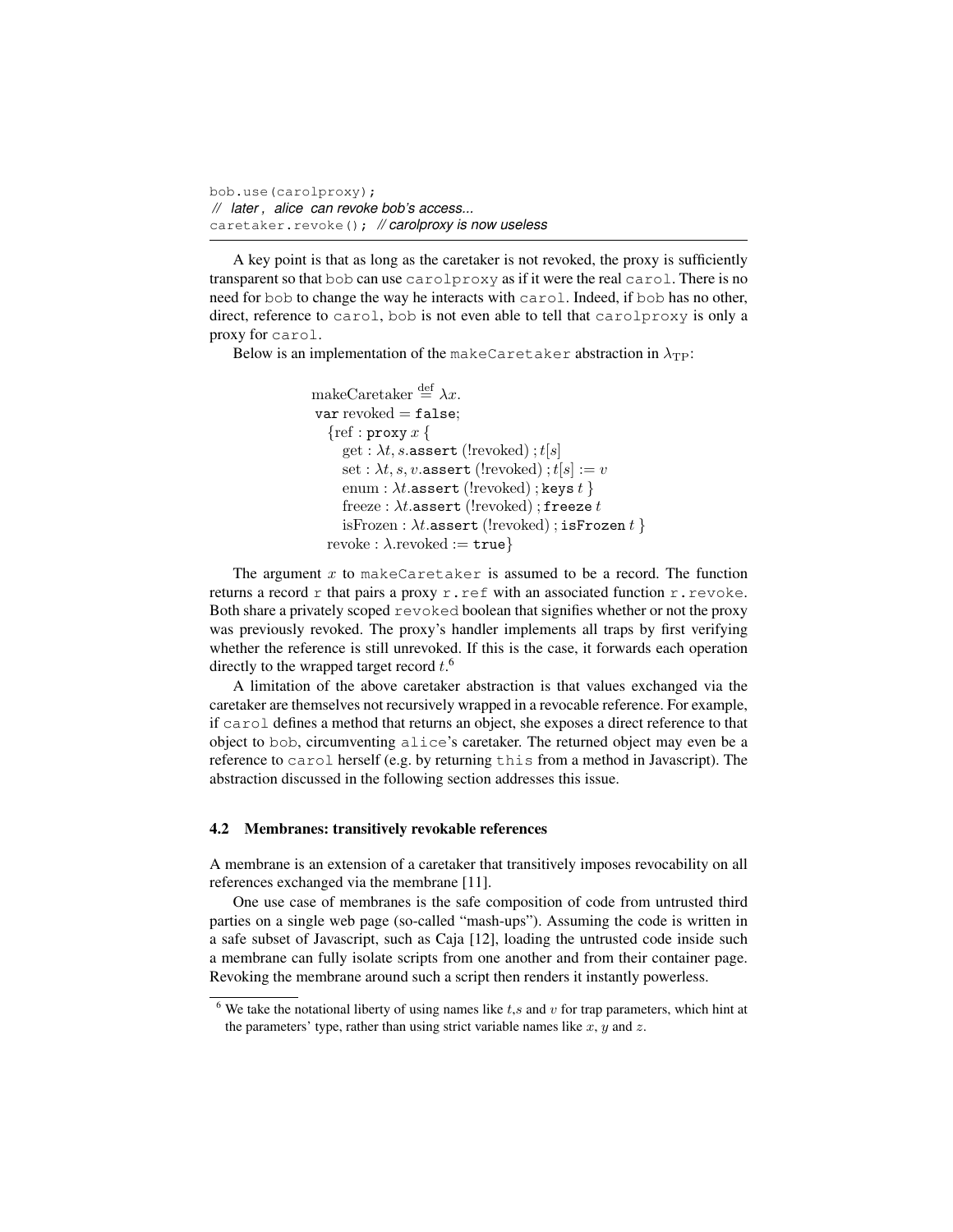The objective of the membrane is to fully keep the object graph  $q$  created by the untrusted code isolated from the object graph  $g'$  of the containing page. When creating a membrane, one usually starts with a single object that forms the "entry point" into g. At the point when the membrane is created, it is usually assumed that apart from a single reference to the entry point of g, g and  $g'$  are otherwise fully isolated (i.e. there are no other direct references from any objects in  $g$  to any objects in  $g'$  and vice versa). If this is not the case, then the membrane will not be able to fully enclose and isolate q.

The following example demonstrates the transitive effect of a membrane. The prefix wet identifies objects initially inside of the membrane, while dry identifies revokable references outside of the membrane designating wet objects.

```
var wetA = {x: 1}
var wetB = { y: wetA }
var membrane = makeMembrane(wetB) // wetB acts as the entry point
var dryB = membrane.ref // a proxy for wetB
var dryA = dryB.y // references are transitively wrapped
dryA.x // returns 1, constants are not wrapped
membrane.revoke() // revokes all dry references at once
dryB.y // error : revoked
dryA.x // error : revoked
```
The interface of a membrane is the same as that of a caretaker. Its implementation in  $\lambda_{\text{TP}}$  is shown in Figure 5. A membrane consists of one or more wrappers. Every such wrapper is created by a call to the wrap function. All wrappers belonging to the same membrane share a single revoked variable. Assigning the variable to false instantaneously revokes all of the membrane's wrappers.

```
makeMembrane \stackrel{\text{def}}{=} \lambda x.
var revoked = false;
  let wrap = \lambda y.
   if typeof y = "constant"
       \boldsymbol{y}if typeof y = "function"\lambda z.assert (!revoked); wrap (y \text{ (wrap } z))proxy y \}get : \lambda t, s. assert (!revoked); wrap t[s]set : \lambda t, s, v. assert (!revoked); t[s] := (w \text{rap } v)freeze : \lambda t assert (!revoked); freeze t
             isFrozen : \lambda t. assert (!revoked); isFrozen t
             enum : \lambda t assert (!revoked); keys t };
   \{ref : \text{wrap } x\}revoke : \lambdarevoked := true}
```
Fig. 5. Membranes in  $\lambda_{\rm TP}$ .

The wrap function does a case-analysis on  $y$  based on the three types of values in  $\lambda_{\text{TP}}$ : constants are passed through a membrane unwrapped; functions are wrapped as functions that transitively wrap their argument and return value; and records are wrapped using proxies.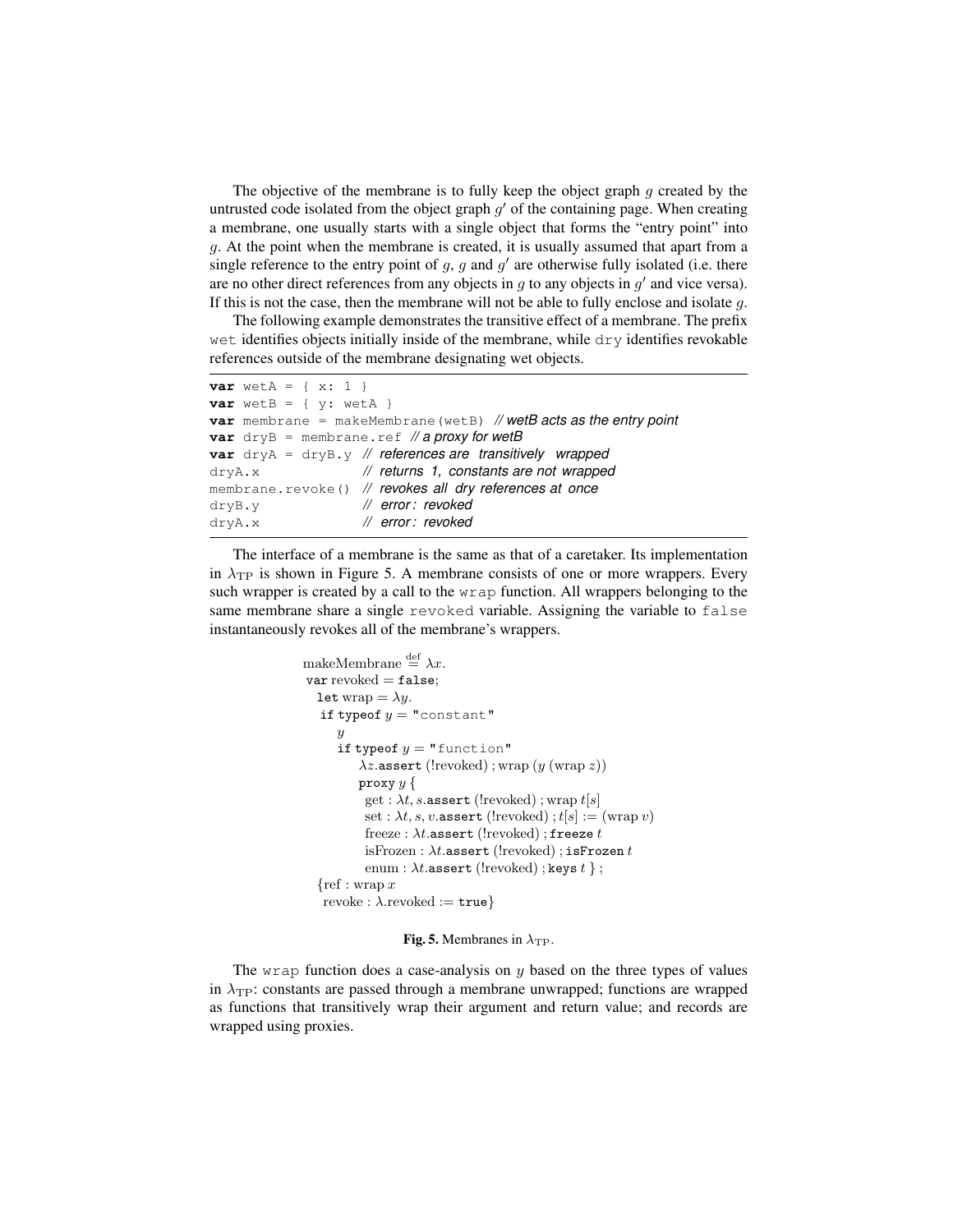Although this implementation does not distinguish them, there are two "directions" in which a value can flow across the membrane: the argument  $z$  to a wrapped function and the argument  $v$  to the set trap are inbound, while the return value of a wrapped function and the return value of the get trap are outbound. In this version, both inbound and outbound values get wrapped without distinction.

Note that because the membrane faithfully forwards the freeze and isFrozen operations (as long as it is not revoked), clients on either side of the membrane can inspect whether or not the wrapped object is frozen and act accordingly. Because proxies are trustworthy, clients can have complete confidence in the outcome of the freeze and isFrozen operators, even when a membrane is interposed.

#### 4.3 Membranes and frozen objects

The above membrane implementation works fine except for one important detail, which surfaces when a frozen record crosses the membrane. Things go wrong when code on either the dry (outside) or the wet (inside) side of the membrane tries to lookup a property  $r[s]$  on a wrapper r for a frozen record t. Instead of getting back a transitively wrapped value, the program will trip on an assertion.

Recall that the invariant enforcement mechanism inserts a post-condition check upon evaluating r[s] (rule [GETPXY']), testing whether its return value is equal to  $t[s]$ . However, the get trap of the above membrane abstraction always returns a fresh wrapper for the value  $t[s]$  of the wrapped, frozen target t. Unless  $t[s]$  is a constant, the check fails since the trap is returning a proxy for  $t[s]$ , not  $t[s]$  itself.

To circumnavigate this issue, rather than letting the proxy wrapper directly wrap the target on the other side of the membrane, we let it wrap a *shadow target*, a dummy – initially empty – record that is initially not frozen. Figure 6 shows the initial state of such a membrane proxy.



Fig. 6. A membrane proxy with a shadow target.

The purpose of the shadow target is to store wrapped properties of a frozen target. This way, when the handler returns a wrapper for the original target property from the get trap, the proxy checks the result against the shadow target, not the original target. Since the shadow target only contains wrapped properties, the invariant check will succeed. Thus, the membrane now operates correctly on frozen records.

We will henceforth refer to the shadow target simply as "the shadow", and to the real target as "the target". Having introduced a shadow, we now have two records (the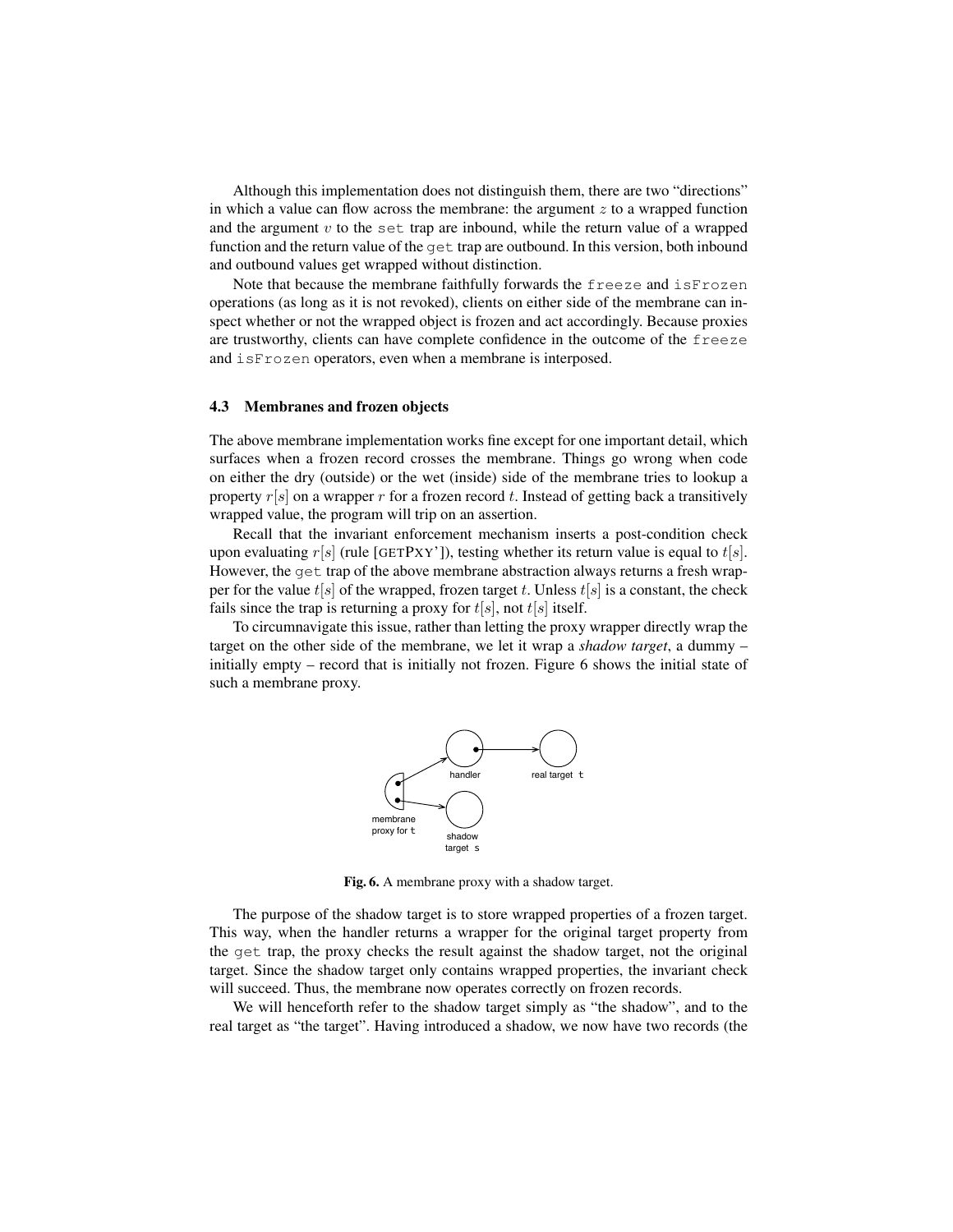shadow and the target) that can be either frozen or non-frozen. We must ensure that this "frozen state" of both records remains synchronized. Otherwise, consider a membrane wrapper with a non-frozen shadow but a frozen target: when a client asks whether such a wrapper is frozen, the wrapper cannot answer true, as the proxy will check the answer against the state of the shadow, which is non-frozen.

We employ the following strategy to keep the shadow and the target in sync: as long as the real target is not frozen, the shadow is also not frozen. In this case, no invariants on the proxy are enforced, and the proxy is free to return non-identical, wrapped values from its get trap. There is no need to store these wrapped values on the shadow.

The first time that a proxy must reveal to a client that it is frozen<sup>7</sup>, the proxy first *synchronizes* the state of the shadow with that of the target. It does this by defining a wrapped property on the shadow for each property on the target, and then freezing the shadow. Once the shadow is frozen, every time a property is accessed, the value returned is the wrapper defined on the shadow, not the original value.



Fig. 7. State chart depicting the states of a membrane wrapper with a shadow target.

Figure 7 shows a state chart with the allowable states of a membrane proxy with a shadow target. The four possible states are determined by whether or not either shadow target or real target are frozen. A transition to the lower right state always implies a synchronization of the shadow target with the real target before freezing the shadow.

Figure 8 depicts the state of the proxy after synchronization with a target with a single foo property.



Fig. 8. After synchronization, the shadow caches wrapped values of the target.

 $<sup>7</sup>$  A proxy must reveal that it is frozen when intercepting freeze or when the proxy must</sup> answer true in response to an isFrozen test because the real target is frozen.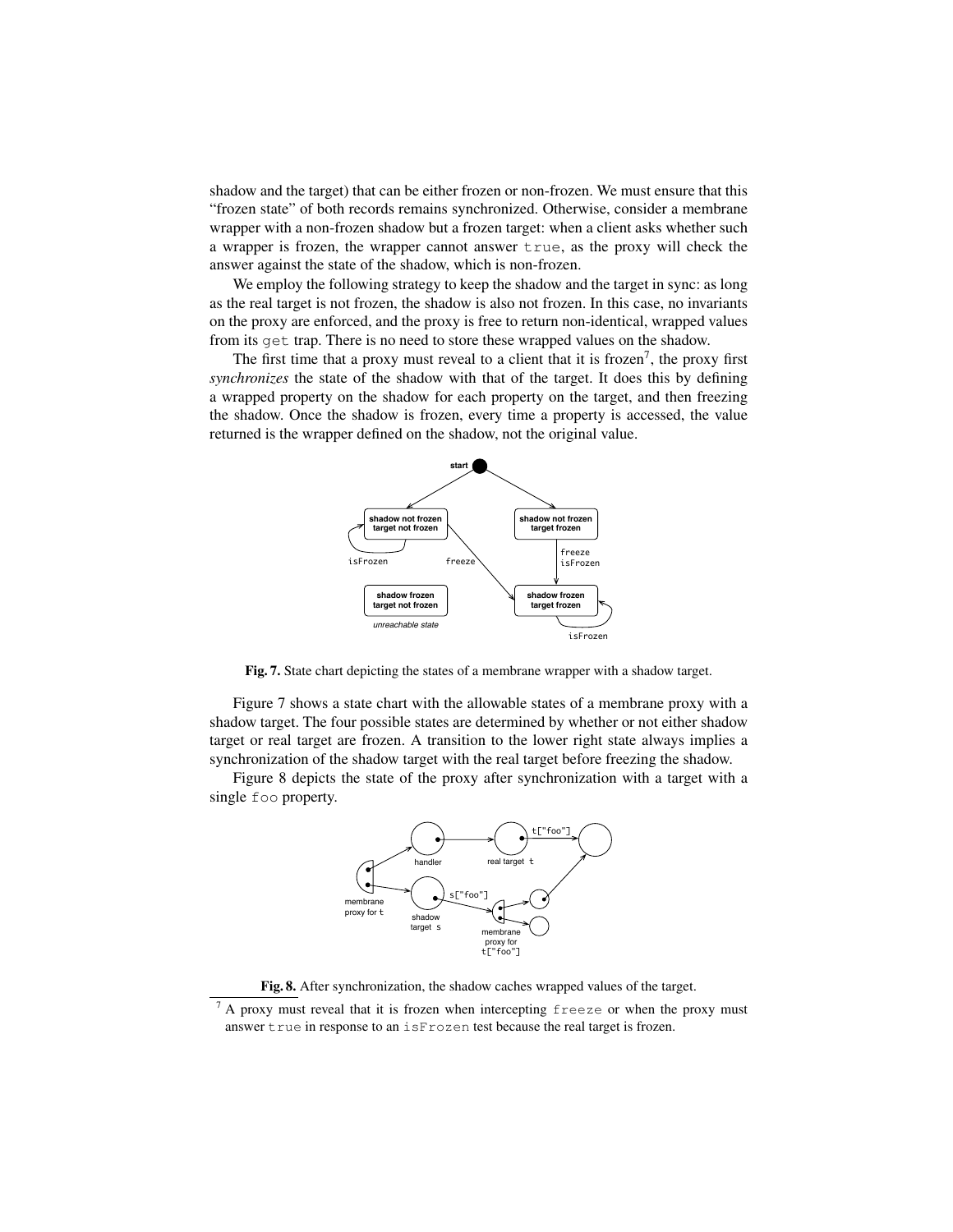```
makeMembrane \stackrel{\text{def}}{=} \lambda x.
var revoked = false;
  let wrap = \lambda y.
   if typeof y = "constant"\boldsymbol{y}if typeof y = "function"\lambda z.assert (!revoked); wrap (y \text{ (wrap } z))proxy \{\}\get : \lambda t_s, s.assert (!revoked); if (isFrozen t_s) t_s[s] (wrap y[s])
             set : \lambda t_s, s, v.assert (!revoked) ; y[s] := (w \cap v)freeze : \lambda t_s. assert (!revoked); freeze y; (sync t_s y)
             isFrozen : \lambda t_s.assert (!revoked); if (isFrozen y) (sync t_s y; true) false
             enum : \lambda t_s.assert (!revoked); keys y };
   \{ref : wrap xrevoke : \lambda.revoked := true}
\mathrm{sync} \stackrel{\mathrm{def}}{=} \lambda t_s, t_r.\mathtt{if} \ (\texttt{lisFrozen}\ t_s)
```

```
(for (s : t_r) t_s[s] := wrap t_r[s]; freeze t_s)
null
```
Fig. 9. Membranes with shadow target in  $\lambda_{\text{TP}}$ .

A membrane making use of this synchronization strategy between shadow and target is shown in Figure 9. Note that the first argument passed to **proxy** is an empty object  $\{\}$  (the shadow) and not the real target y. Consequently, the first argument passed to each trap  $t_s$  denotes the shadow target. In the definition of "sync",  $t_s$  similarly stands for the shadow target while  $t_r$  stands for the real target.

To conclude this Section, we have shown how membranes can be interposed between two object graphs while preserving the frozen state of objects across both sides of the membrane *and* that operate correctly on frozen objects. The key idea is for a membrane proxy to not wrap the real target object directly, but rather to wrap a shadow target that can store wrapped properties of the target object. If the proxy is itself asked to become frozen, or to reveal that it is frozen via the isFrozen operator, it first synchronizes the state of its shadow before proceeding. This ensures that no invariant enforcement assertions will fail on the proxy.

#### 4.4 Identity-preserving Membranes

In the previous Sections, we presented minimal yet useful implementations of the membrane pattern. Nonetheless, these implementations still have a number of issues regarding object identity that practical membrane implementations can and should address.

First, for non-frozen records, the wrappers are not cached, so if a record is passed through the same membrane twice, clients will receive two distinct wrappers, even though both wrap the same record. Consider the following  $\lambda_{\text{TP}}$  expression: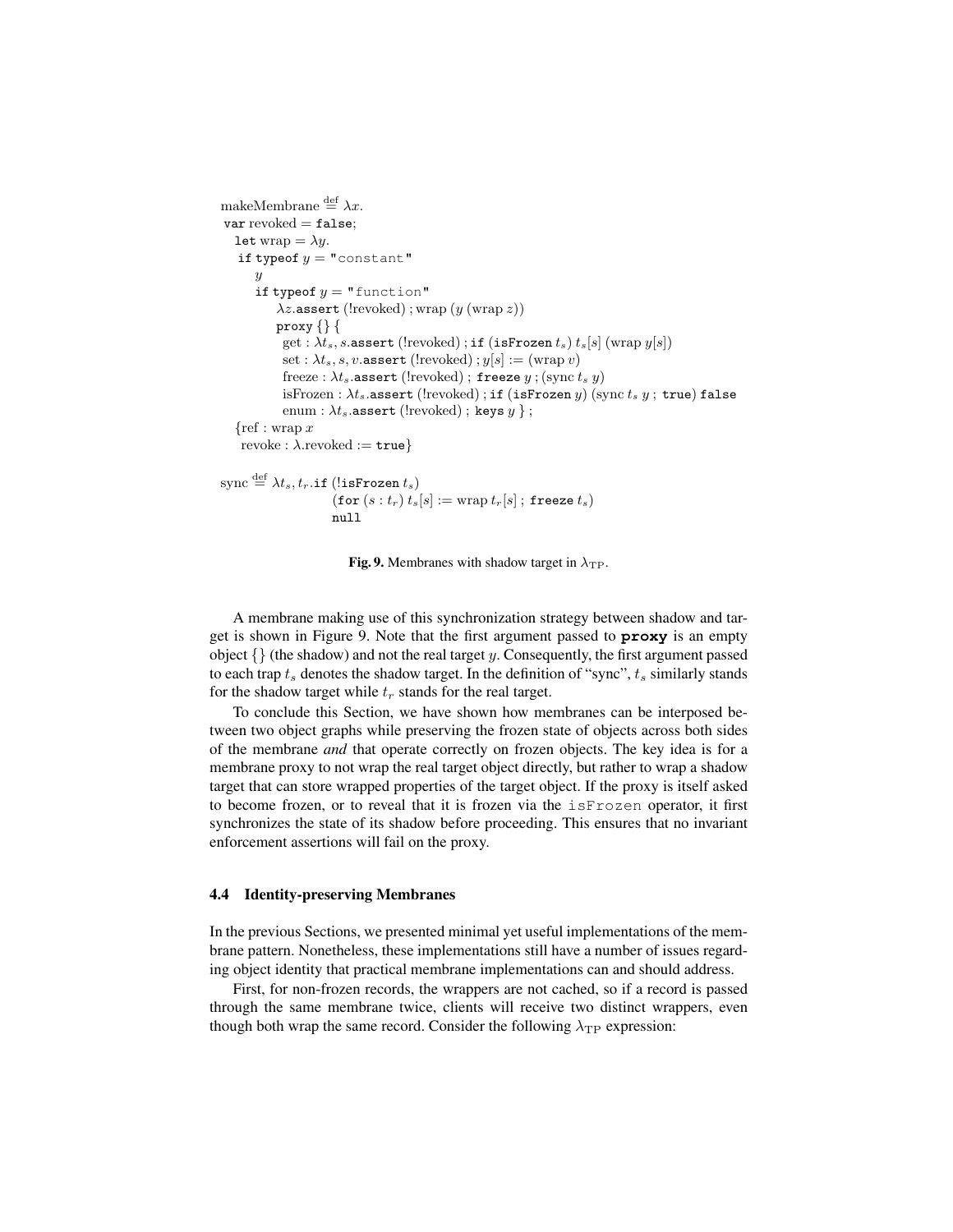let  $x = \text{makeMembrane}(\{s : \{\}\})$ .ref ;  $(x[s] = x[s])$ 

This expression will always reduce to false since each occurrence of  $x[s]$  reduces to a fresh wrapper for the value of the s property.

Second, no distinction is made between the opposite directions in which a record can cross a membrane. If a record is passed through the membrane in one direction, and then passed through the membrane again in the opposite direction, one would expect to retrieve the original object. However, consider the following  $\lambda_{\text{TP}}$  expression, where x denotes a membraned proxy and  $v$  denotes a record:

$$
x[s] := v
$$
; let  $y = x[s]$ ;  $(v = y)$ 

This expression will also always reduce to false since  $y$  will be a wrapper for a wrapper for v. In  $x[s] := v$ , v is wrapped when it crosses the membrane inwards. Then, in  $y = x[s]$ , the wrapped value is wrapped again when it crosses the membrane outwards. It would be better for these crossings to cancel each other out instead.

These limitations can be addressed by having the membrane maintain extra mappings that map proxies to their wrapped values and vice versa. The details are beyond the scope of this paper. Suffice it to say that in practice the above two problems are addressable in ECMAScript using WeakMaps<sup>8</sup>, which are identity hashmaps with the weak referencing semantics of Ephemerons [13].

## 5 Discussion

*The cost of transparent invariants* Membranes, while being a very generic abstraction, are a useful case study because they aim to *transparently* interpose between two object graphs. For the membrane to be adequately transparent, it must be able to accurately uphold invariants across the membrane.

The invariant enforcement mechanism complicates membranes, as it prevents a membrane proxy from directly exposing the properties of a frozen target object as wrapped properties. Instead, we introduced a shadow target to hold the wrapped properties. This has two costs: first, there is the memory overhead of duplicating all the properties on the shadow. Second, operations that modify or expose the state of an object (i.e. freeze and isFrozen) must explicitly synchronize the state of the shadow and the real target.

While these overheads are not to be underestimated, we believe they are manageable in practice. First, we expect the dominant operations on objects to be get and set, not freeze and isFrozen. Second, wrapped properties are only defined on the shadow lazily, i.e. only when the proxy is about to reveal that it is frozen for the first time. If a proxy is never tested for frozenness, the shadow is never even used. Only when a proxy is revealed as frozen must transitive wrappers for the target properties be defined on the shadow.

<sup>8</sup> See http://wiki.ecmascript.org/doku.php?id=harmony:weak\_maps.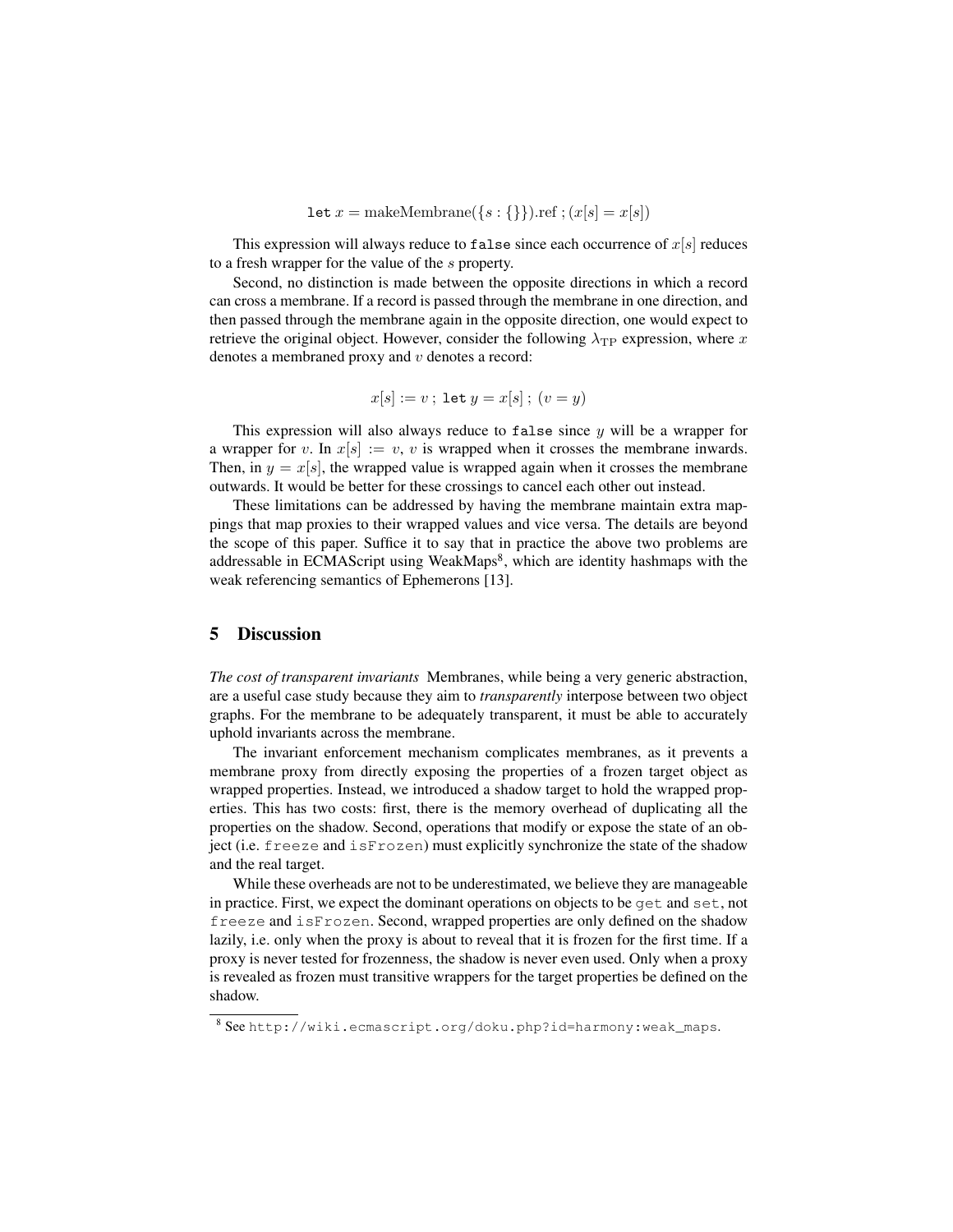*Garbage collection* In Section 4.1 we introduced revocable references. One of the primary use cases of such references is to facilitate memory management by reducing the risk of memory leaks. The idea is that if objects only hold a revocable reference to a certain resource object, then revoking that reference instantly removes all live references to the resource, allowing it to be garbage collected.

In our earlier Proxy API [7], a proxy did not store an implicit reference to a target object. Rather, it was the handler's responsibility to explicitly manage the reference to the target object, as shown in the first code snippet in Section 2.2. Upon revoking the proxy, that reference would be nulled out, allowing the garbage collector to collect the target object.

In the trustworthy Proxy API introduced here, the proxy holds an implicit reference to the target object which is not under programmer control. The proxy needs this reference to perform its invariant checks. Unfortunately this also implies that there is no way for the handler to null out this reference when the proxy is revoked. Hence, the revocable references introduced in Section 4.1 cannot be used for memory management purposes.

In Javascript, we solved this problem by providing revocable proxies as a primitive abstraction. This allows the proxy implementation to null out the references to its target and handler upon revocation.

*Handlers and targets as proxies* In Javascript, as in  $\lambda_{\text{TP}}$ , both the target and the handler of a proxy can themselves be proxies. The fact that a handler can itself be a proxy is a property that we have found useful in writing highly generic proxy abstractions. For a concrete example, we refer to our prior work [7].

The fact that the target of a proxy can itself be a proxy raises questions about the validity of our invariant enforcement mechanism. If the target is itself a proxy, might it not be able to return inconsistent results so as to mislead the invariant checks? After all, invariant enforcement hinges on the fact that the target object cannot lie about what invariants it upholds. Fortunately, this is not the case. We sketch an informal proof by induction on the target of a proxy.

First, we note that any chain of proxy-target links must be finite and non-cyclic: the target of a proxy must already exist before the proxy is created. It is not possible to initialize the target of a newborn proxy to that proxy itself.

In the base case, a proxy's target is a regular non-proxy object. Non-proxy objects by definition uphold language invariants, so the proxy can faithfully query the target for its invariants. Hence, the handler will not be able to violate reported invariants.

For the inductive step, consider a proxy  $a$  whose target is itself a proxy  $b$ . By the induction hypothesis,  $b$  cannot violate the invariants of its own target, so that  $a$  can faithfully query b for its invariants. Hence,  $a$ 's handler will not be able to violate b's reported invariants.

*Alternatives to runtime assertions* To make proxies trustworthy, we currently rely on run-time post-condition assertions on the return value of trap functions. Some of these assertions, most notably those for the keys trap, are relatively expensive, which has prompted us to look into alternative designs for achieving trustworthy proxies.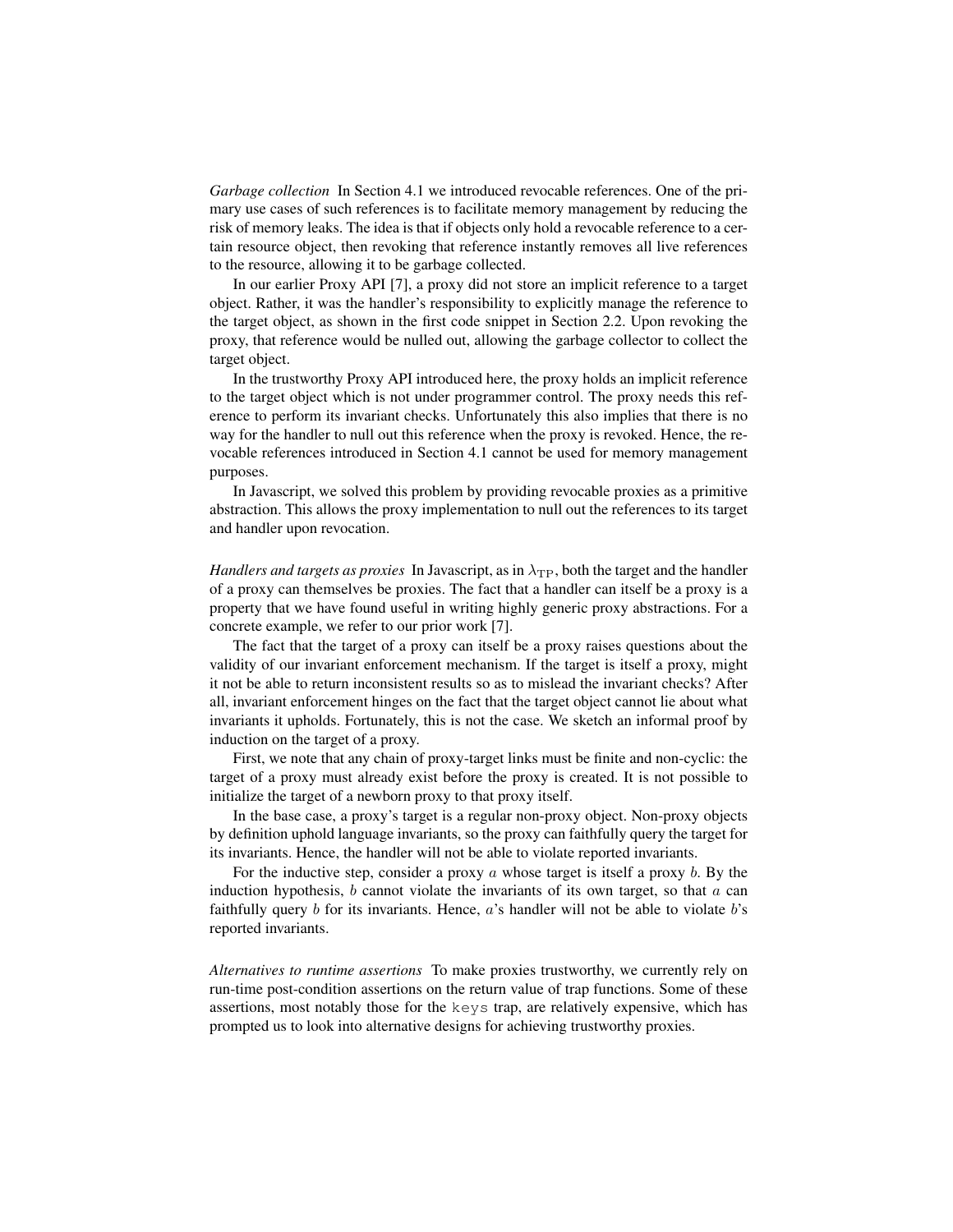One design alternative (proposed to us by E. Dean Tribble) is to *ignore* the return value of trap functions altogether, and instead always forward the intercepted operation to the target object *after* having invoked the trap. The outcome of the operation on the proxy is then guaranteed to be the same as the outcome of the operation on the target, so invariants are preserved. This essentially turns traps into callbacks (event handlers) that get notified right before performing the operation on the target. Since the notification takes place *before* forwarding the operation, the trap may still indirectly determine the outcome of the intercepted operation by manipulating the target object.

While this design avoids run-time invariant checks, it has the downside of making it even harder to express virtual object abstractions, as the virtual object is forced to define a concrete property on the target object for every virtual property that is accessed. As we have not yet fully explored this design alternative, we will refrain from going into more detail here. It does teach us that our proposed design is not the only way of achieving trustworthy proxies, and that there is a broader design space with trade-offs to explore.

## 6 Availability

Trustworthy proxies are known as "direct proxies" in Javascript. There currently exist two implementations of direct proxies. The first is a native implementation in Firefox since version 18. The second is a self-hosted implementation via the reflect.  $\dot{i}$ s library<sup>9</sup>. reflect. js is a small Javascript library implemented by the first author. The library implements trustworthy proxies on top of our previously proposed Proxy API for Javascript [7]. This previous API is implemented natively in Firefox and Chrome. The library essentially uses untrustworthy proxies to implement trustworthy proxies in Javascript itself.

# 7 Related Work

For an overview of related Proxy and reflection APIs, we refer to our earlier work [7]. Here, we specifically discuss related work on invariant enforcement in Proxy APIs.

#### 7.1 Chaperones and Impersonators

Chaperones and impersonators are a recent addition to Racket [14]. They are the runtime infrastructure for Racket's contract system on higher-order, stateful values.

Chaperones and impersonators are both kinds of proxies. One difference is that impersonators can only wrap *mutable* data types, while chaperones can wrap both mutable and immutable data types. A second difference is that chaperones can only further *constrain* the behavior of the value that it wraps. When a chaperone intercepts an operation, it must either raise an exception, return the same result that the wrapped target would return, or return a chaperone for the original result. Impersonators, on the other hand, are free to change the value returned from intercepted operations.

<sup>&</sup>lt;sup>9</sup> See http://github.com/tvcutsem/harmony-reflect.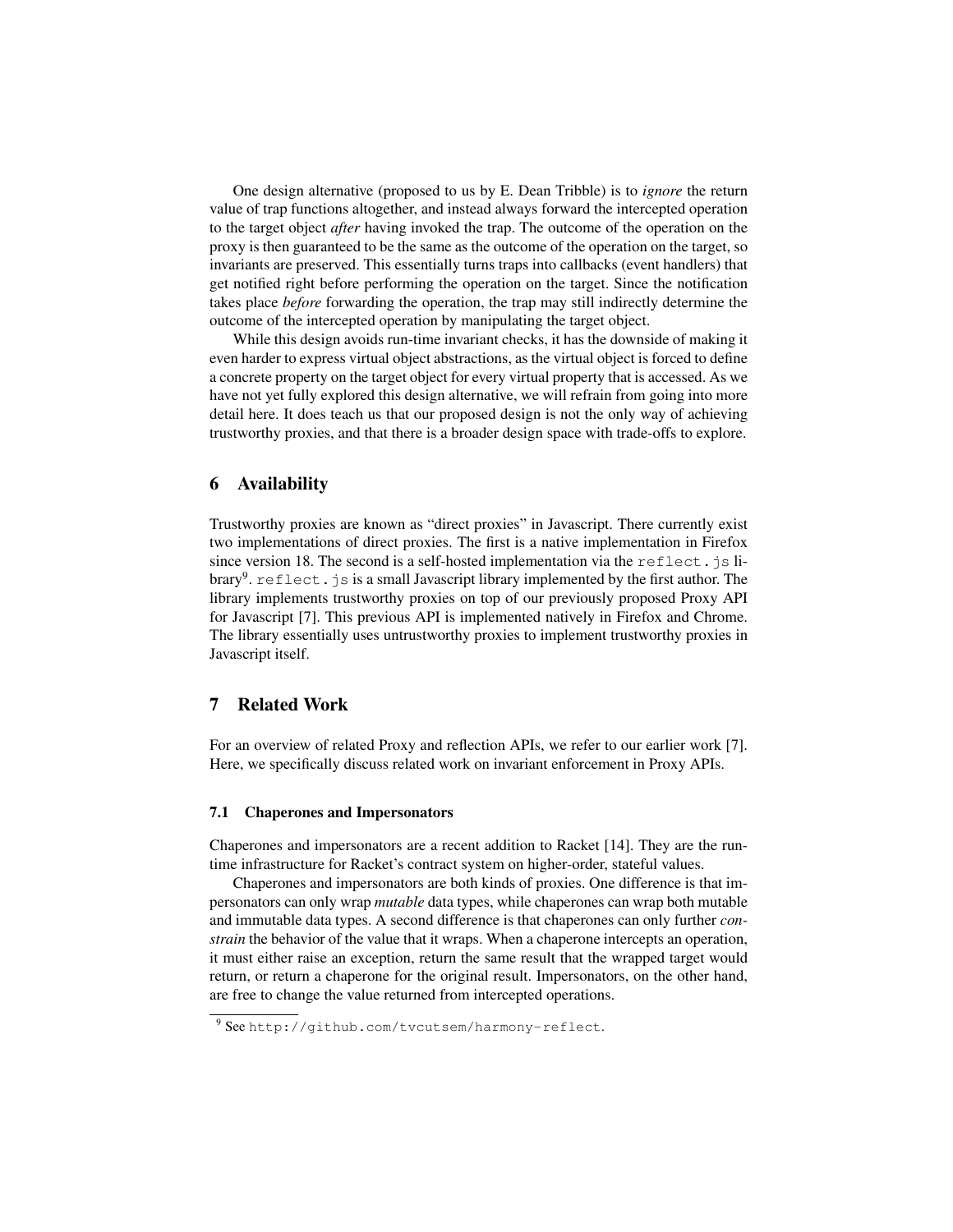Chaperones are similar to trustworthy proxies, in that they restrict the behavior of a wrapper. A trustworthy proxy that wraps a frozen object is constrained like a chaperone. It is actually more constrained, since a chaperone is allowed to return a chaperone for the original value, while trustworthy proxies are not allowed to return a proxy for the value of a frozen property. Conversely, as long as the wrapped object is non-frozen, trustworthy proxies are like impersonators and may modify the result of operations.

There are important differences between chaperones and trustworthy proxies, however. First, as chaperones are allowed to return *wrappers* for the original values, *even* for "immutable" data structures, they avoid the overhead of the shadow target technique that we employed for membranes. However, this comes at the cost of weakening the meaning of "immutable": accessing the elements of an immutable vector, wrapped with a chaperone, may yield new wrappers each time an element is accessed. Behaviorally, the element will be the same (modulo exceptions), but structurally it may have a different identity. Thus, the invariant that immutable vectors must always return an *identical* value upon access is weakened.

Second, trustworthy proxies may *both* be a chaperone and an impersonator at the same time. In Racket, a value can be classified as (permanently) mutable or immutable. This distinction cannot be made in Javascript: not only can objects be "half-mutable" (cf. the "partially configurable" state in Figure 1), their mutability constraints can also change at runtime (e.g. by calling  $\circ$ b ject.freeze). Hence, upon wrapping a Javascript object, one cannot decide at that time whether to wrap it with a chaperone or an impersonator. That is why trustworthy proxies must use dynamic checks to test whether to behave as an impersonator (no invariant checks required) or as a chaperone-like proxy (with restricted behavior).

#### 7.2 Virtual Values

Starting from our initial Proxy API [7], Austin et al. have recently introduced a complementary Proxy API for virtualizing primitive *values* [2]. They focus on creating proxies for objects normally thought of as primitive values, such as numbers and strings. They highlight various use cases, such as new numeric types, delayed evaluation, taint tracking, contracts, revokable membranes and units of measure.

Like trustworthy proxies, virtual values are proxies with a separate handler. The handler for a virtual value proxy provides a different set of traps. A virtual value can intercept unary and binary operators applied to it, being used as a condition in an iftest, record access and update, and being used as an index into another record.

An important difference between the trustworthy proxies API as presented here, and the virtual values API, is that the latter provides a general  $i$  sProxy primitive that tests whether or not a value is a proxy. Our API does not introduce such an explicit test because it breaks transparent virtualization. As a design decision, we do not want clients to know or care that they are dealing with proxies for other objects.

For virtual values, the isProxy primitive was added to enable clients to defend themselves against malicious virtual values, such as mutable strings in a language that otherwise only has immutable strings. The idea is for clients to defend themselves against malicious proxies by explicitly testing whether or not the the object they are interacting with is a proxy. Virtual value proxies have no invariant enforcement.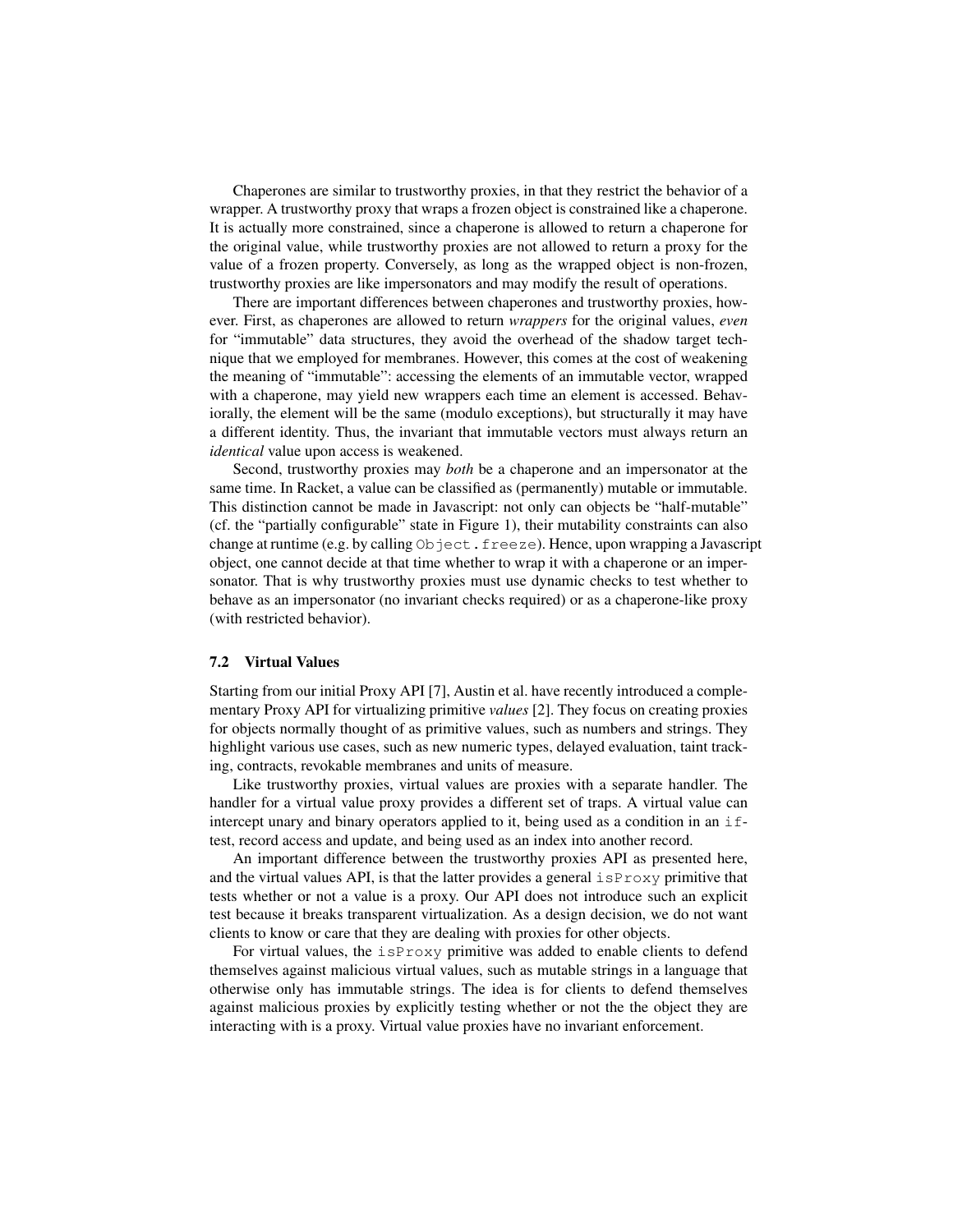Trustworthy proxies provide an alternative solution. As trustworthy proxies cannot violate language invariants, the better way for clients to protect themselves against erratic object behavior is to test whether an object is frozen, rather than testing whether it is a proxy.

#### 7.3 Java Proxies

The java.lang.reflect.Proxy API [15], introduced in Java 1.3, enables one to intercept method invocations on instances of interface types. Like the Proxy API sketched here, a Java proxy has an associated handler object (known as an Invocation-Handler) to trap invocations. Unlike trustworthy proxies, Java proxies do not necessarily wrap a target object.

The Java Proxy API only supports proxies for interface types, not class types. As a result, proxies cannot be used in situations where code is typed using class types rather than interface types, limiting their general applicability. Eugster [1] describes an extension of Java proxies that works uniformly with instances of non-interface classes, which, in addition to method invocation, can also trap field access and assignment.

Java proxies have little need for elaborate invariant enforcement. This is partly because Java provides no operations that change the structure of objects (the fields and methods of an object are fixed), and partly because Java proxies do not virtualize field access, so the notion of virtualizing a final field does not arise.

However, there is one invariant on Java proxies that is maintained via a runtime check: the runtime type of the return value of the InvocationHandler's invoke method must be compatible with the statically declared return type of the intercepted method. If the handler violates this invariant, the proxy implementation throws a  $\text{Class}-$ CastException. This makes Java proxies trustworthy when it comes to the return type of intercepted method invocations.

## 8 Conclusion

Proxies are a useful part of reflection APIs that enable a variety of use cases, from generic wrapper abstractions such as membranes and higher-order contracts, to virtual object abstractions such as remote object references and lazy initialization. In a language with both proxies and language invariants, these features interact. If a proxy is allowed to emulate an object with language invariants, the question arises whether these invariants are still enforced by the language.

We presented *trustworthy* proxies, which are proxies that can wrap objects with (universal and monotonic) language invariants, where these invariants are enforced through runtime checks by the proxy mechanism. This ensures that proxies cannot circumvent these invariants, such that developers and the VM itself can continue to rely on these invariants even in the presence of proxies.

We explored the need for trustworthy proxies in the context of Javascript, and presented a formal semantics for  $\lambda_{\text{TP}}$ , an extension of the  $\lambda$ -calculus including trustworthy proxies. We have shown how abstractions such as transitively revocable references (i.e.